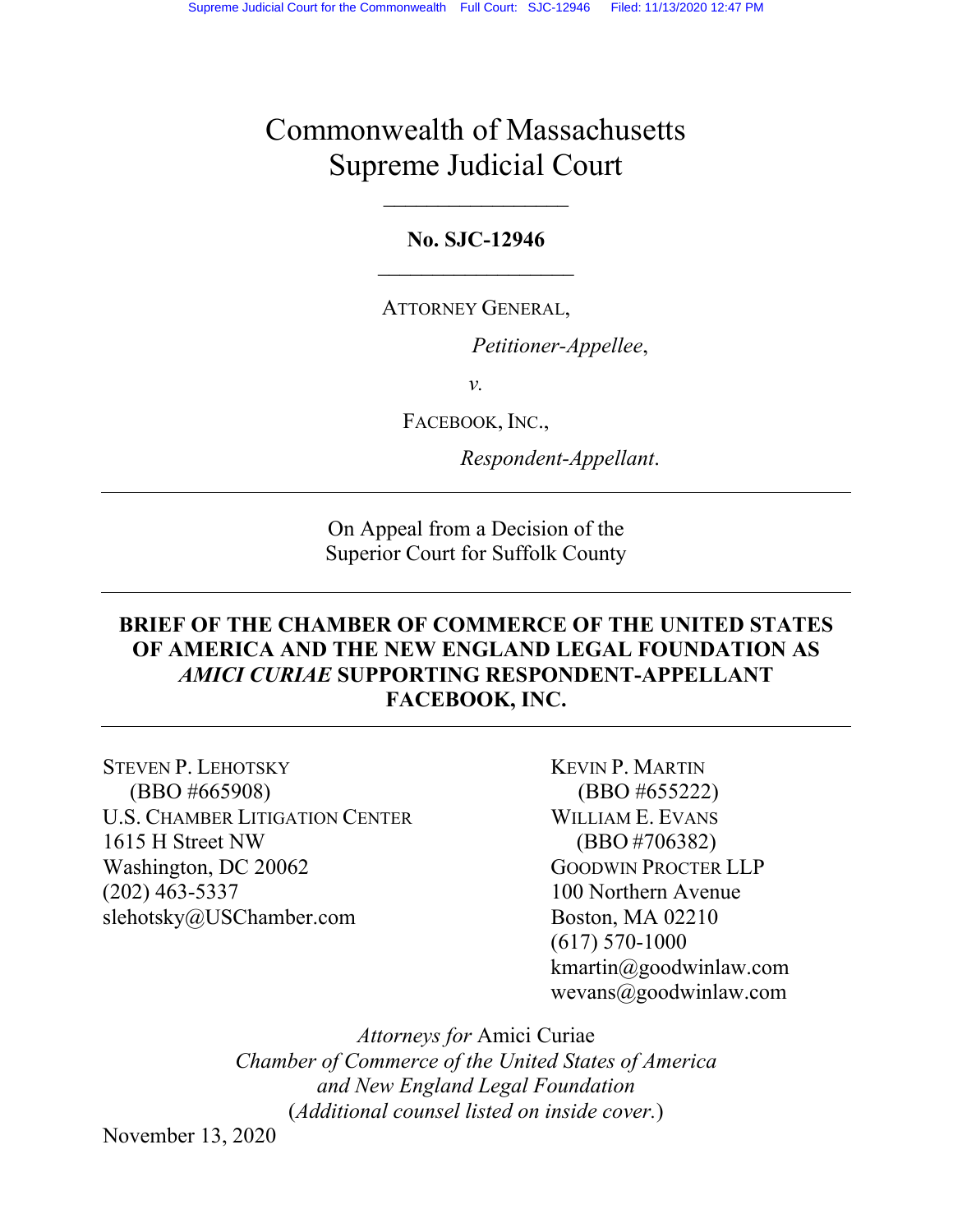BEN ROBBINS (BBO #559918) MARTIN J. NEWHOUSE (BBO #544755) NEW ENGLAND LEGAL FOUNDATION 150 Lincoln Street Boston, MA 02111 (617) 695-3660 benrobbins@nelfonline.org martinnewhouse@nelfonline.org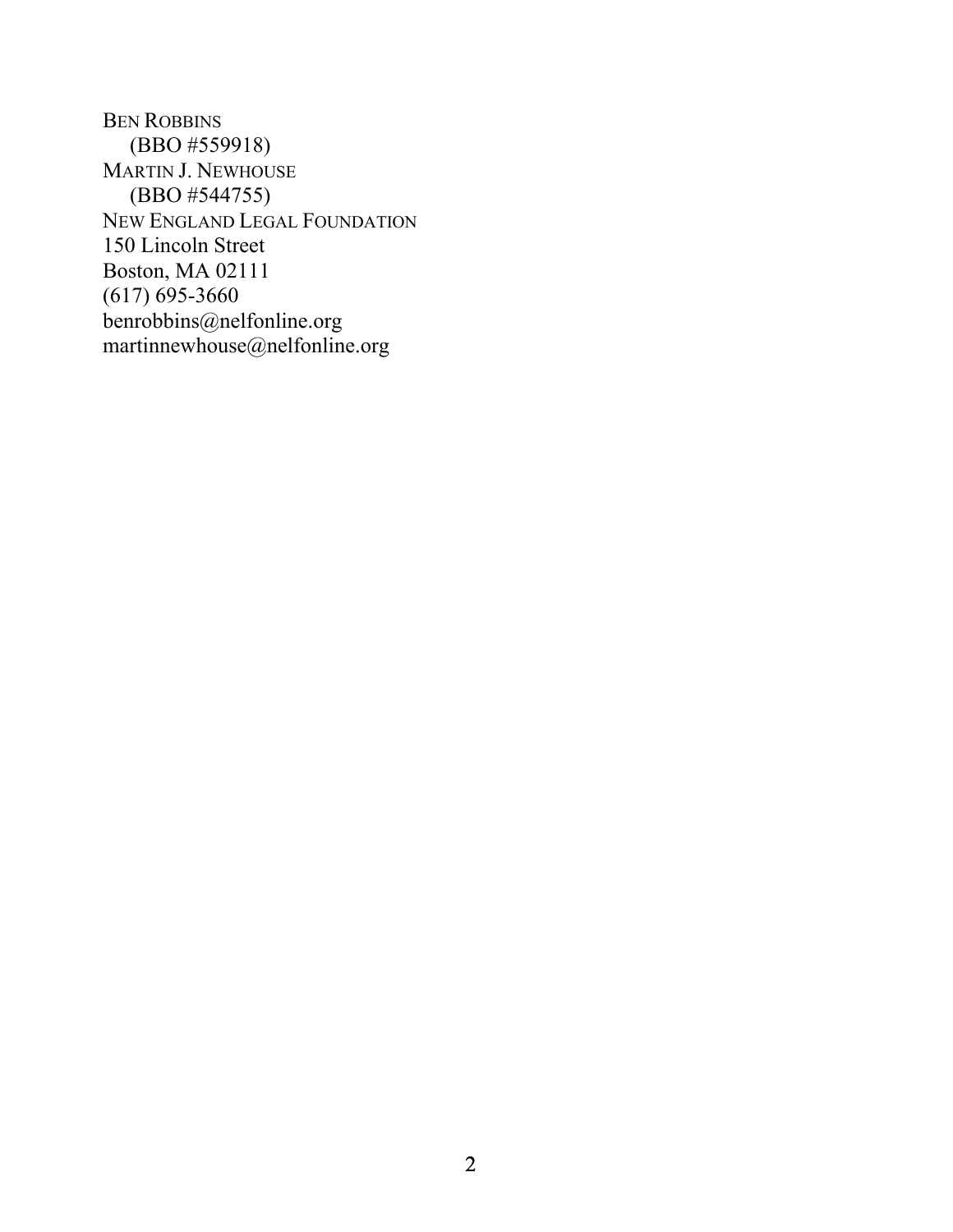## **CORPORATE DISCLOSURE STATEMENT**

Pursuant to Mass. R. App. P. 17(c)(1), Chamber of Commerce of the United States of America and New England Legal Foundation, by their undersigned counsel, hereby discloses the following:

- 1. Parent Corporation(s) of Chamber of Commerce of the United States of America and New England Legal Foundation: None.
- 2. Publicly-Held Corporation(s) Owning More Than 10% of Chamber of Commerce of the United States of America or New England Legal Foundation Stock: None.

 /s/ *Kevin P. Martin* Kevin P. Martin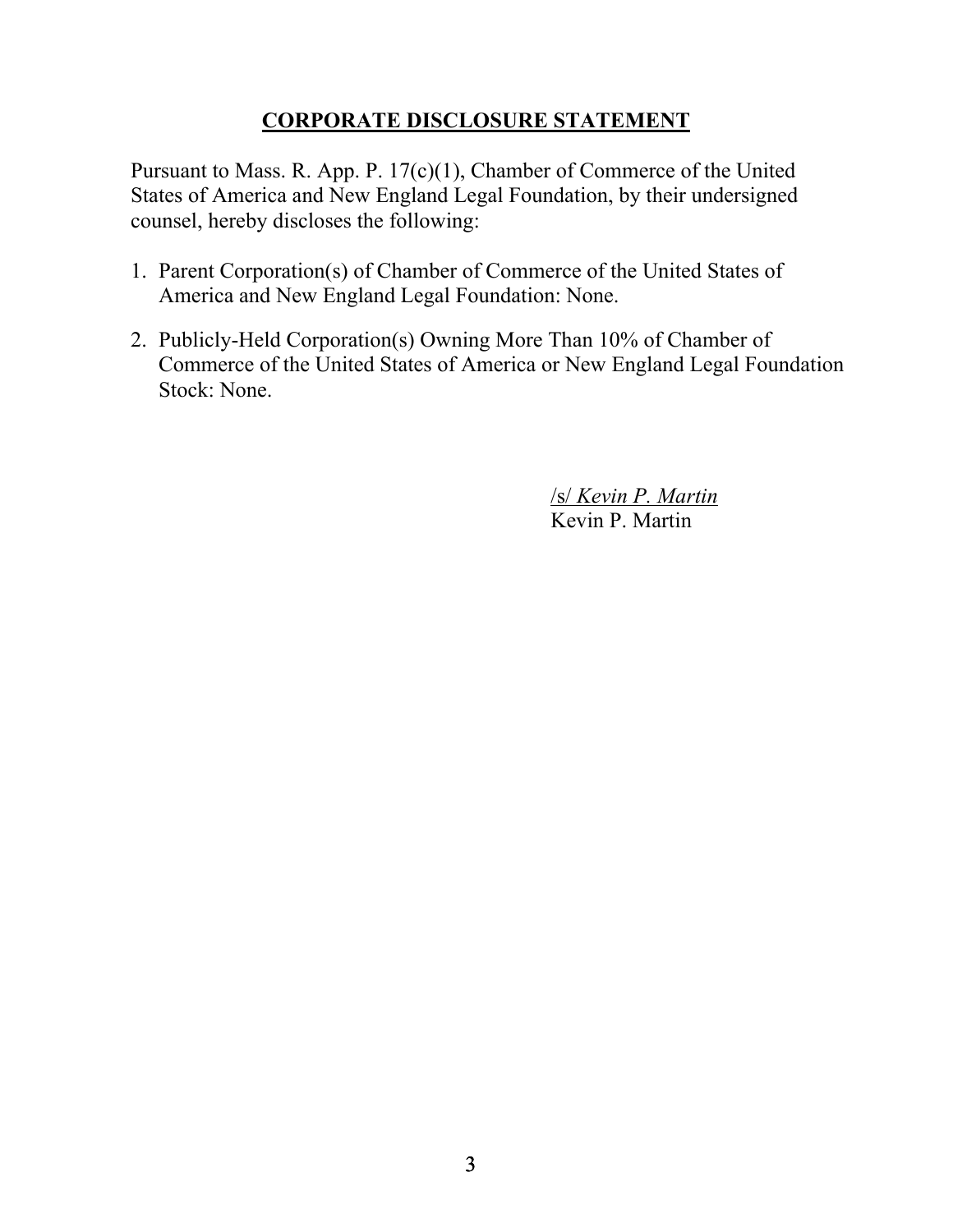## **TABLE OF CONTENTS**

## **Page**

| $\overline{I}$ .<br>THE SUPERIOR COURT'S HOLDING REGARDING THE          |    |
|-------------------------------------------------------------------------|----|
| THE SUPERIOR COURT'S HOLDING REGARDING THE WORK<br>II.                  |    |
| THE SUPERIOR COURT'S DECISION SETS A DANGEROUS<br>III.                  |    |
| The Decision Undermines the Strong Public Interest in<br>A <sub>1</sub> |    |
| The Superior Court's Decision Risks Making Massachusetts<br><b>B.</b>   |    |
|                                                                         |    |
|                                                                         |    |
|                                                                         | 32 |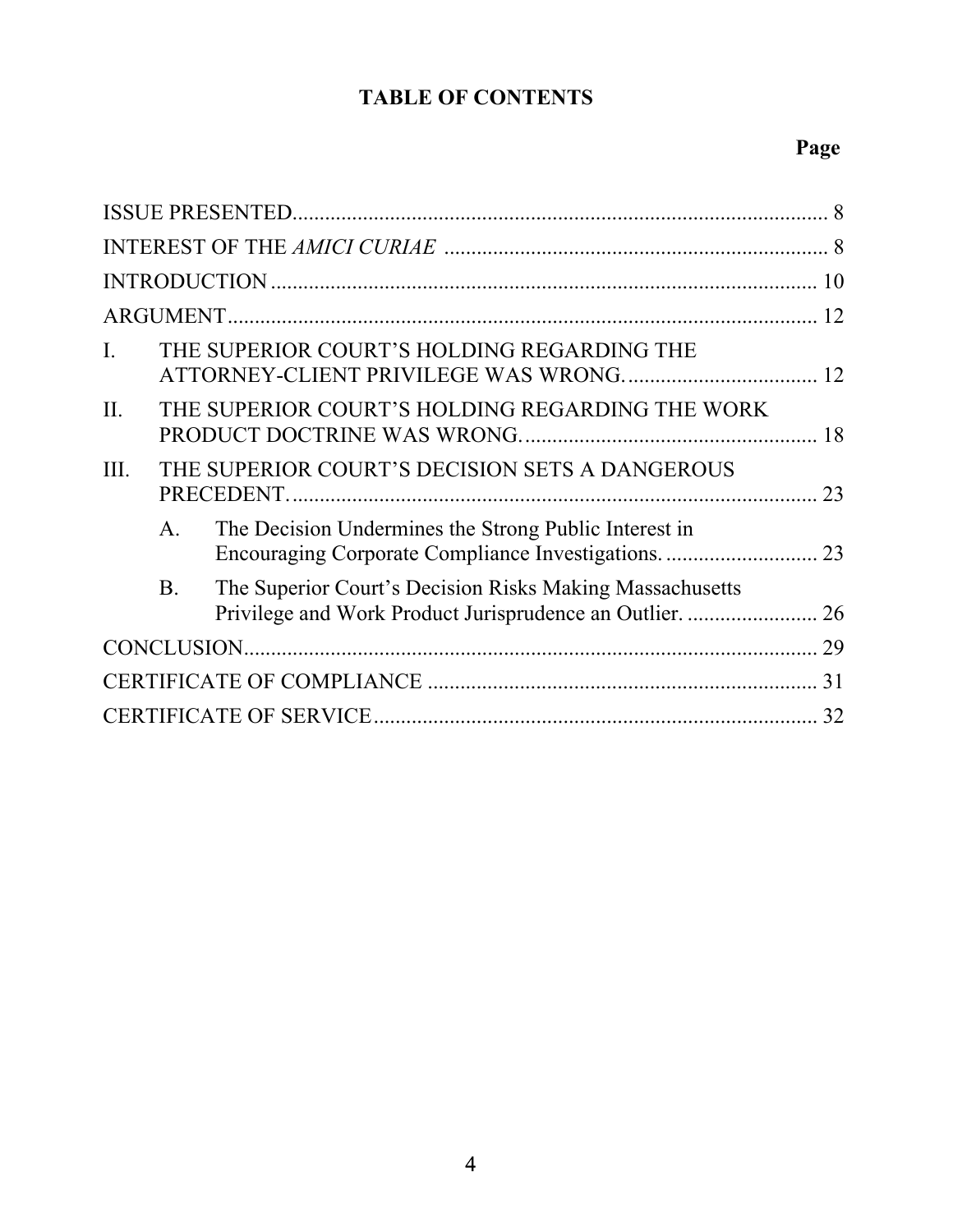## **TABLE OF AUTHORITIES**

| <b>Cases</b>                                            |
|---------------------------------------------------------|
| Amgen Inc. v. Hoechst Marion Roussel, Inc.,             |
| Banneker Ventures, LLC v. Graham,                       |
| Chambers v. Gold Medal Bakery, Inc.,                    |
| Cicel (Beijing) Sci. & Tech. Co. v. Misonix, Inc.,      |
| Clair v. Clair,                                         |
| Comm'r of Revenue v. Comcast Corp.,                     |
| Commonwealth v. Sealy,                                  |
| In re Cty. of Erie,                                     |
| Edwards v. Scripps Media, Inc.,                         |
| Fed. Trade Comm'n v. Boehringer Ingelheim Pharm., Inc., |
| Fleet Nat. Bank v. Tonneson & Co.,                      |
| In re Gen. Motors LLC Ignition Switch Litig.,           |
| Gillespie v. Charter Commc'ns,                          |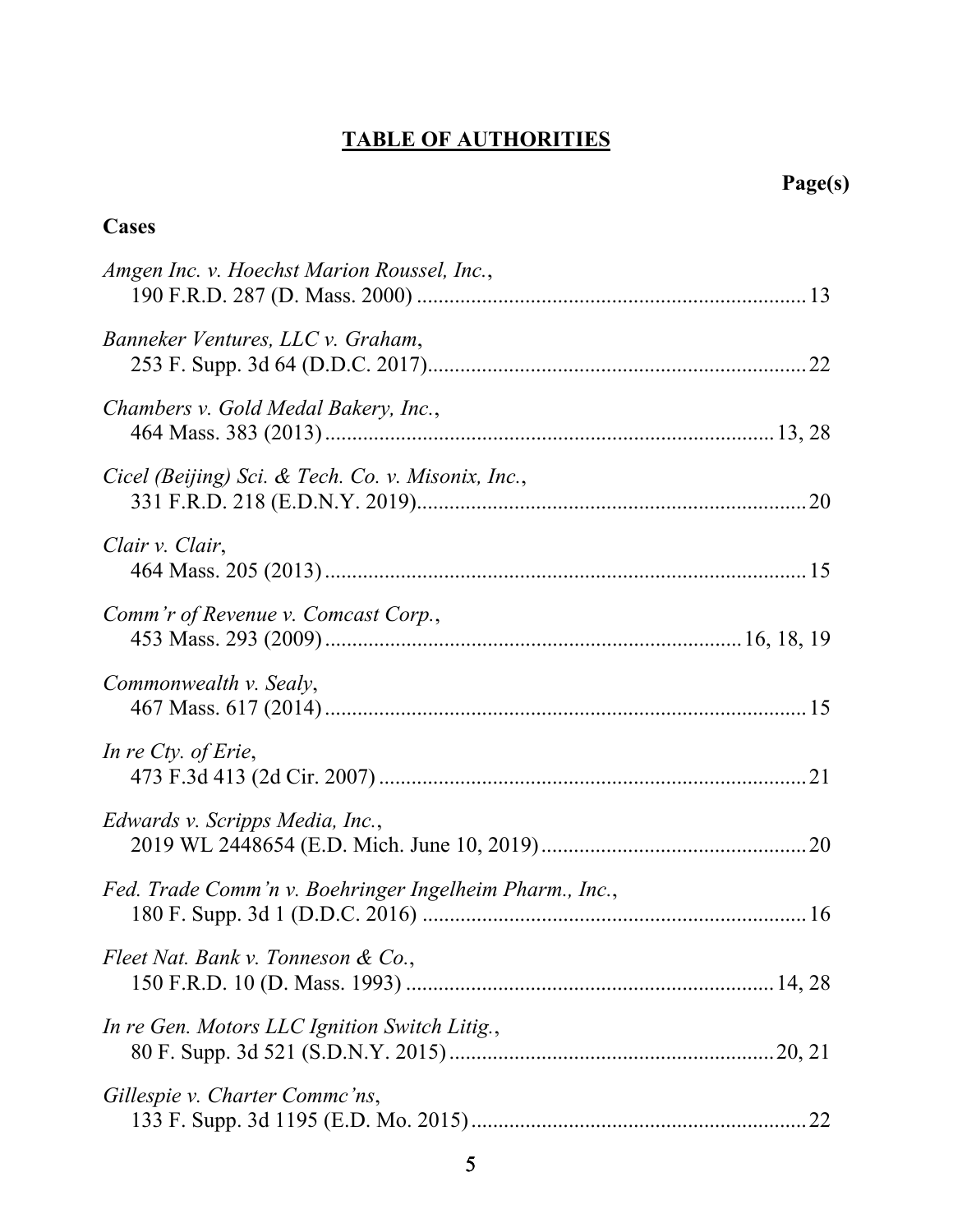| Global Inv'rs Agent Corp. v. National Fire Ins. Co. of Hartford,                   |
|------------------------------------------------------------------------------------|
| In re Grand Jury Investigation,                                                    |
| In re Kellogg Brown & Root, Inc.,                                                  |
| In re Kellogg Brown & Root, Inc.,                                                  |
| Martel v. Computer Scis. Corp.,                                                    |
| McCarthy v. Slade Assocs., Inc.,                                                   |
| Pitkin v. Corizon Health, Inc.,                                                    |
| Rhone-Poulenc Rorer Inc. v. Home Indem. Co.,                                       |
| Robinson v. Time Warner, Inc.,                                                     |
| Ross v. City of Memphis,                                                           |
| SEC v. Navellier & Assocs., Inc.,                                                  |
| In re Smith & Nephew Birmingham Hip Resurfacing Hip Implant Prod.<br>Liab. Litig., |
| Smith-Brown v. Ulta Beauty, Inc.,                                                  |
| Todd v. STAAR Surgical Co.,                                                        |
| United States v. Desir,                                                            |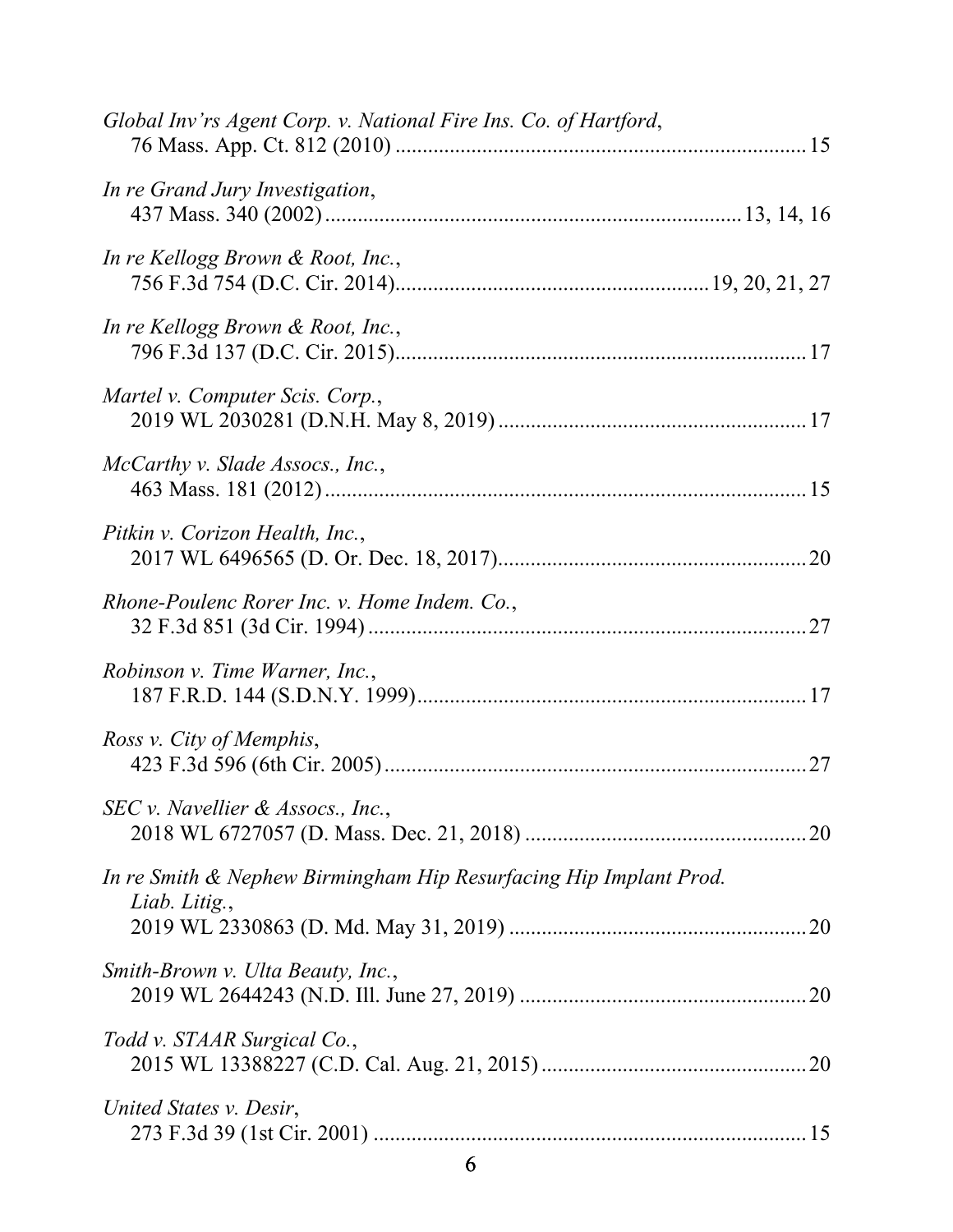| Upjohn Co. v. United States, |  |  |
|------------------------------|--|--|
|                              |  |  |

## **Statutes and Regulations**

| <b>Other Authorities</b> |  |
|--------------------------|--|
|                          |  |
|                          |  |
|                          |  |
|                          |  |
|                          |  |
|                          |  |
|                          |  |
|                          |  |
|                          |  |

| Carl Jenkins & Norman Harrison, Standard Issues in Corporate<br>Investigations: What GCs Should Know, in Corporate Investigations | 24   |
|-----------------------------------------------------------------------------------------------------------------------------------|------|
| Dep't of Justice, Criminal Div., and Sec. & Exch. Comm'n,<br>Enforcement Div., A Resource Guide to the U.S. Foreign Corrupt       | 24   |
| Dep't of Justice, Criminal Div., Evaluation of Corporate Compliance                                                               | 25   |
|                                                                                                                                   | . 24 |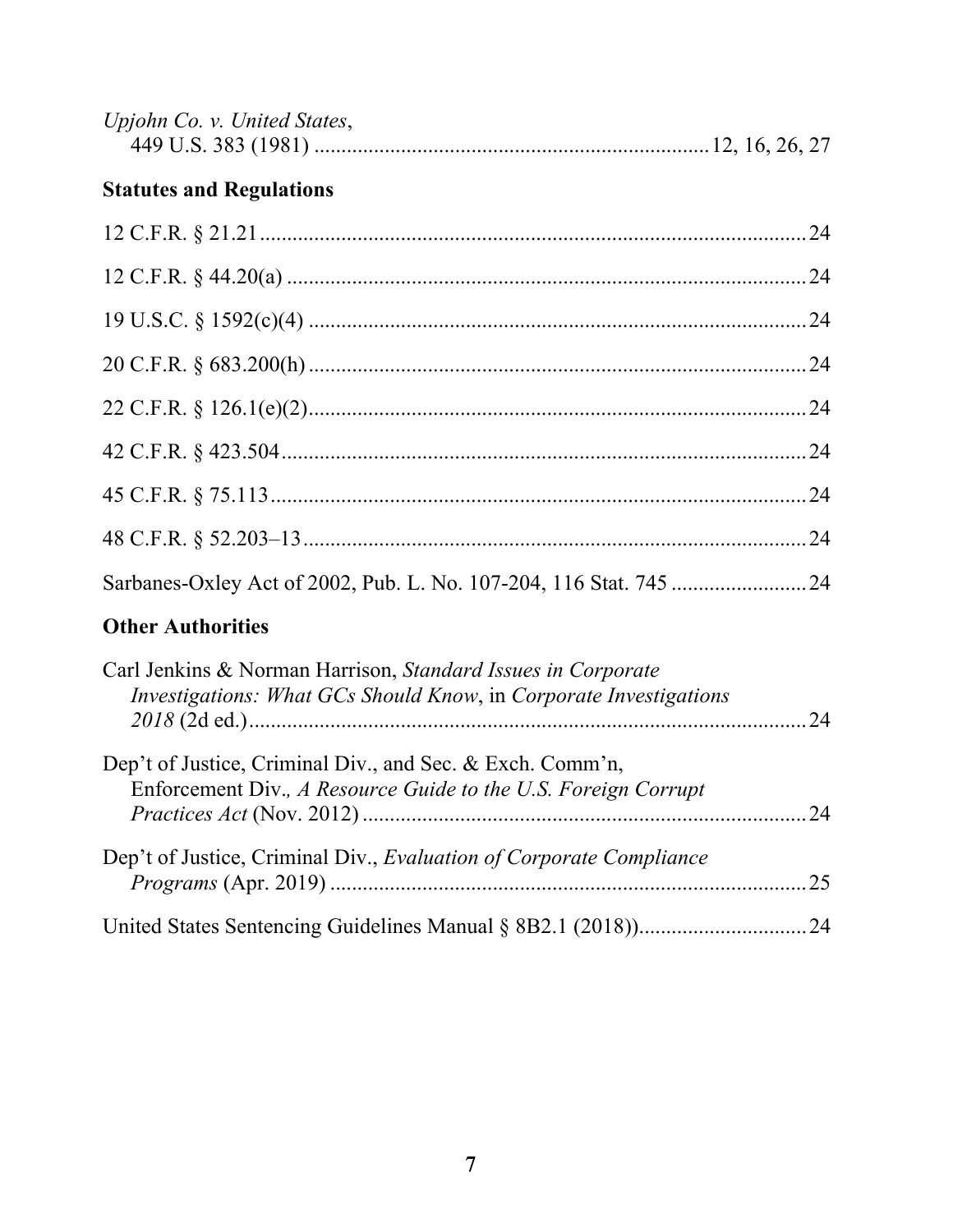#### **ISSUE PRESENTED**

1. Whether a company can be compelled to produce information and communications generated as part of an internal investigation that was conducted by and at the direction of counsel for purposes of assessing legal risk and providing legal advice.

2. Whether a company can be compelled to produce information created pursuant to a lawyer-developed internal investigation in anticipation of litigation, simply because that company also employs routine non-legal enforcement of its policies in other contexts.

## **INTEREST OF THE** *AMICI CURIAE* **<sup>1</sup>**

The Chamber of Commerce of the United States of America (the "Chamber") is the world's largest business federation. It represents approximately 300,000 direct members and indirectly represents the interests of more than three million businesses and professional organizations of every size, in every economic sector, and from

<sup>&</sup>lt;sup>1</sup> The Chamber and NELF declare, in accordance with Mass. R. App. P.  $17(c)(5)$ , that: (1) no party, nor any party's counsel, has authored this brief in whole or in part; (2) no party, nor any party's counsel, has contributed money that was intended to fund preparing or submitting this brief; (3) no person or entity—other than the Chamber and NELF or their counsel—has contributed money that was intended to fund preparing or submitting this brief; and (4) neither the Chamber, NELF, nor their counsel represents or has represented one of the parties to this case in another proceeding involving similar issues, or was a party or represented a party in a proceeding or legal transaction that is at issue in the present appeal.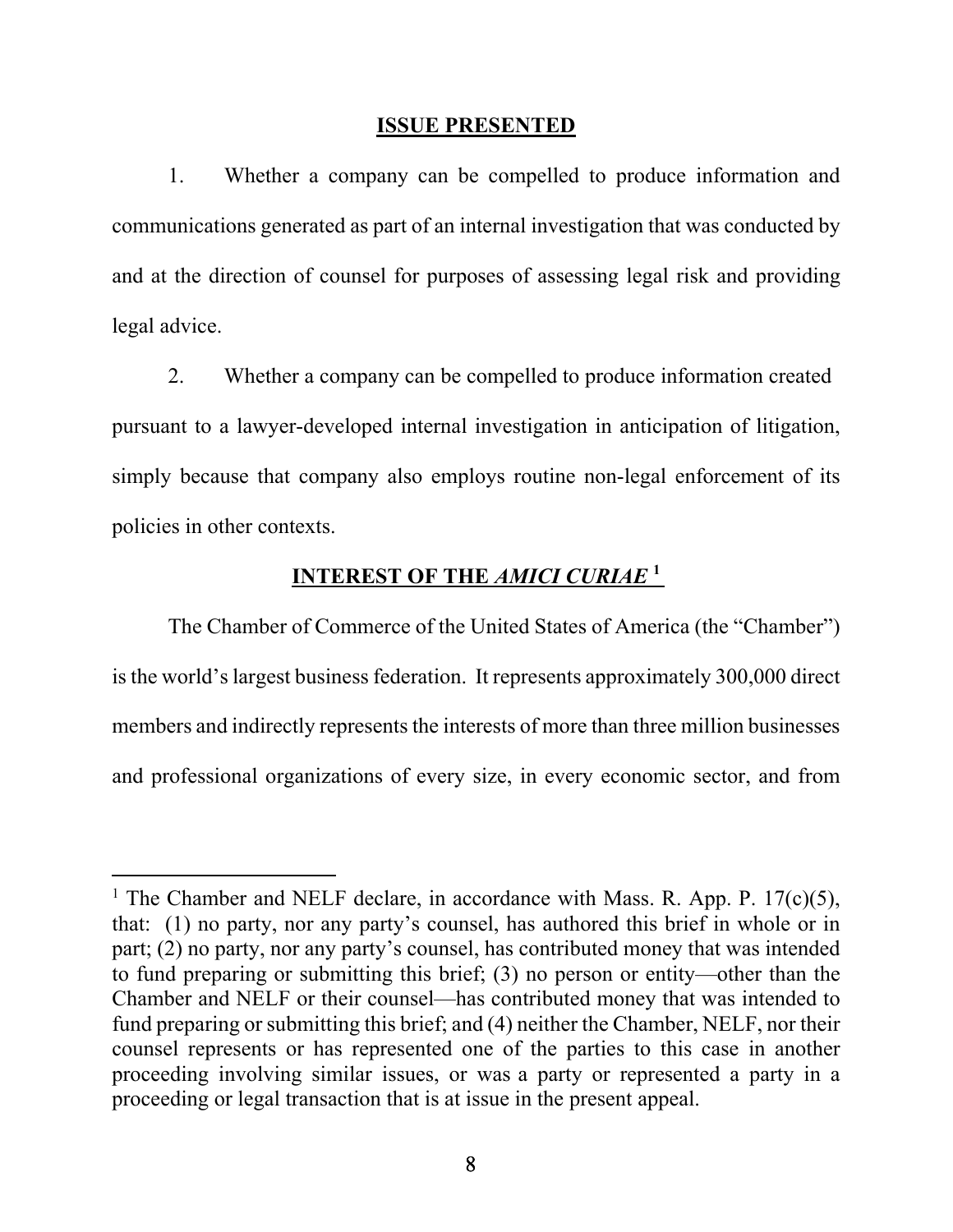every region of the country. An important function of the Chamber is to represent the interests of its members in matters before Congress, the Executive Branch, and the courts. To that end, the Chamber regularly files *amicus curiae* briefs in cases that raise issues of concern to the nation's business community.

The New England Legal Foundation ("NELF") is a nonprofit, public interest law firm, incorporated in Massachusetts in 1977 and headquartered in Boston. NELF's supporters consist of corporations, law firms, individuals, and others who believe in its mission of promoting balanced economic growth in New England, protecting the free enterprise system, and defending economic rights. NELF's supporters include a cross-section of large and small businesses and other organizations from all parts of the Commonwealth, New England, and the United States. NELF has appeared regularly as *amicus curiae* before this Court.

This case is significant to the Chamber and NELF because businesses regularly engage counsel to conduct internal investigations into compliance with regulatory and contractual obligations. These investigations often have some "business" purpose, even as they are intended to guide the businesses' efforts to avoid or minimize litigation risk. The Superior Court ruled below that the attorneyclient privilege does not apply *at all* to attorney-client materials generated during a corporate internal investigation if they are "factual in nature," and that any privilege is waived if the corporation publicly discloses the investigation's existence and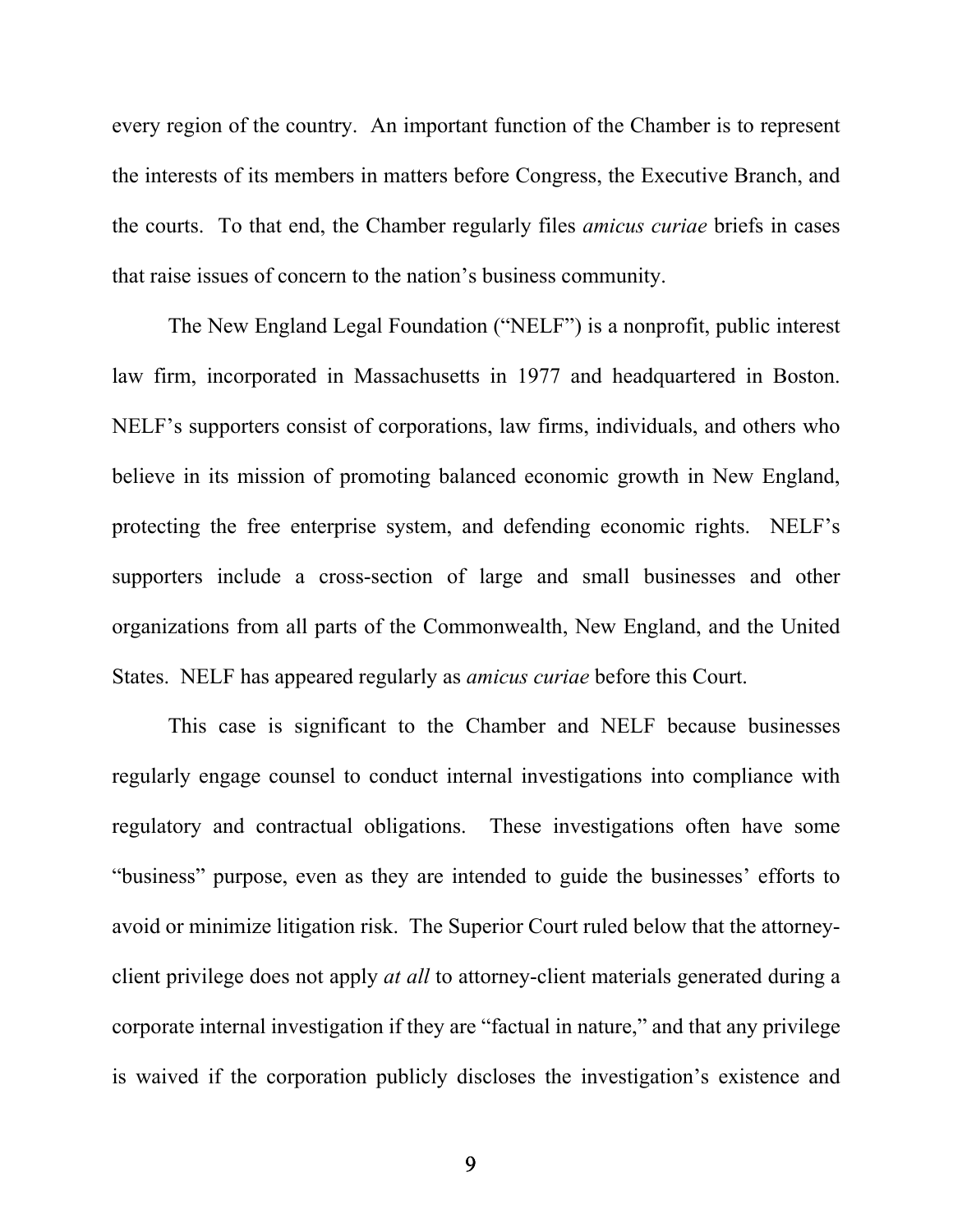purpose. The Court further ruled that corporate internal investigations are not protected by the work product doctrine if the investigation's "primary" purpose was something other than litigation, or if the corporation has a pre-existing compliance program addressing the same subject matter. Each of those conclusions was wrong as a matter of law. The Superior Court's decision risks discouraging America's business community from conducting internal investigations, thereby chilling corporations' efforts to comply with their statutory, regulatory, and contractual obligations, to the ultimate detriment of the public interest. For these reasons, the Chamber, NELF, and their members and supporters have a considerable interest in the Court's resolution of this appeal, and believe that this amicus brief could assist the Court in deciding the case.

#### **INTRODUCTION**

 It is undisputed that Facebook's ongoing "App Developer Investigation" (or "ADI") is a "lawyer driven effort" to determine whether the personal data of Facebook users has been misused, that Facebook launched the same month that news of the Cambridge Analytica incident broke. It also is undisputed that the same controversy over Cambridge Analytica triggered numerous lawsuits against Facebook as well as the Attorney General's investigation, which was launched the same month as the ADI. The Attorney General apparently does not dispute that at least one purpose of the ADI was for Facebook's lawyers to provide legal advice to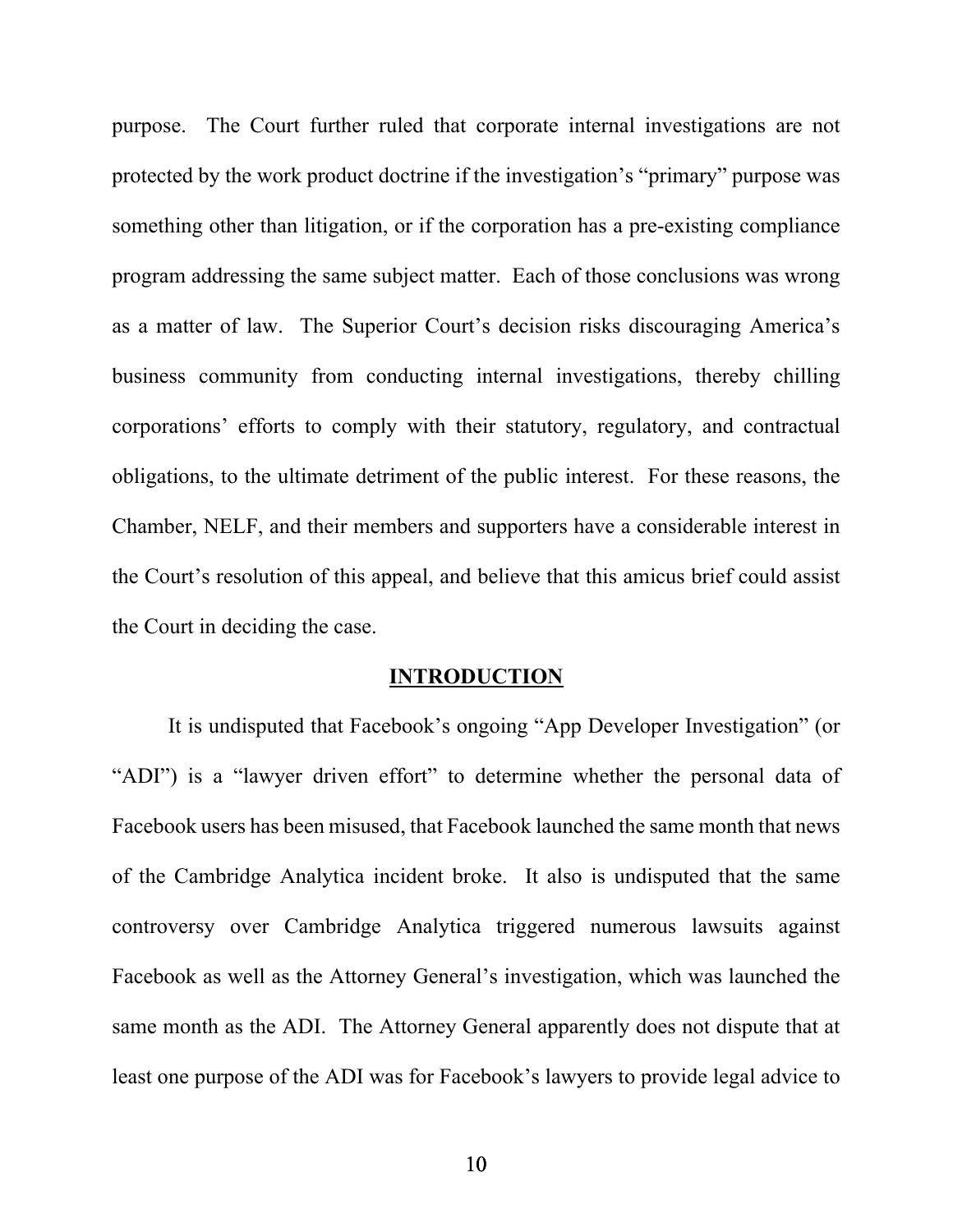Facebook. Yet the Superior Court held that the attorney-client privilege does not generally apply to Facebook's communications with its outside counsel in connection with the ADI, because the material communicated was "factual in nature," and because Facebook disclosed the ADI's existence and status to the public. The Superior Court also held that the work product doctrine does not apply to the ADI, because it bears resemblance to Facebook's pre-existing compliance efforts and because litigation risk was not the ADI's "primary" concern.

The Superior Court's reasoning runs afoul of this Court's precedents and the federal precedents with which this Court traditionally has aligned the Commonwealth's attorney-client privilege and work product jurisprudence. This Court and federal courts repeatedly have held that the attorney-client privilege shields factual communications with counsel made to facilitate the receipt of legal advice. The law is just as clear that the privilege is not waived merely by disclosing the existence and purpose of an investigation. And precedent conclusively establishes that an investigation does not lack protection under the work product doctrine simply because the investigation fulfills some business or compliance purpose *in addition* to a legal purpose.

 If affirmed, the Superior Court's decision would make the Massachusetts attorney-client privilege and work product doctrine each an anomaly, undermining their uniform application across the country. That is particularly dangerous for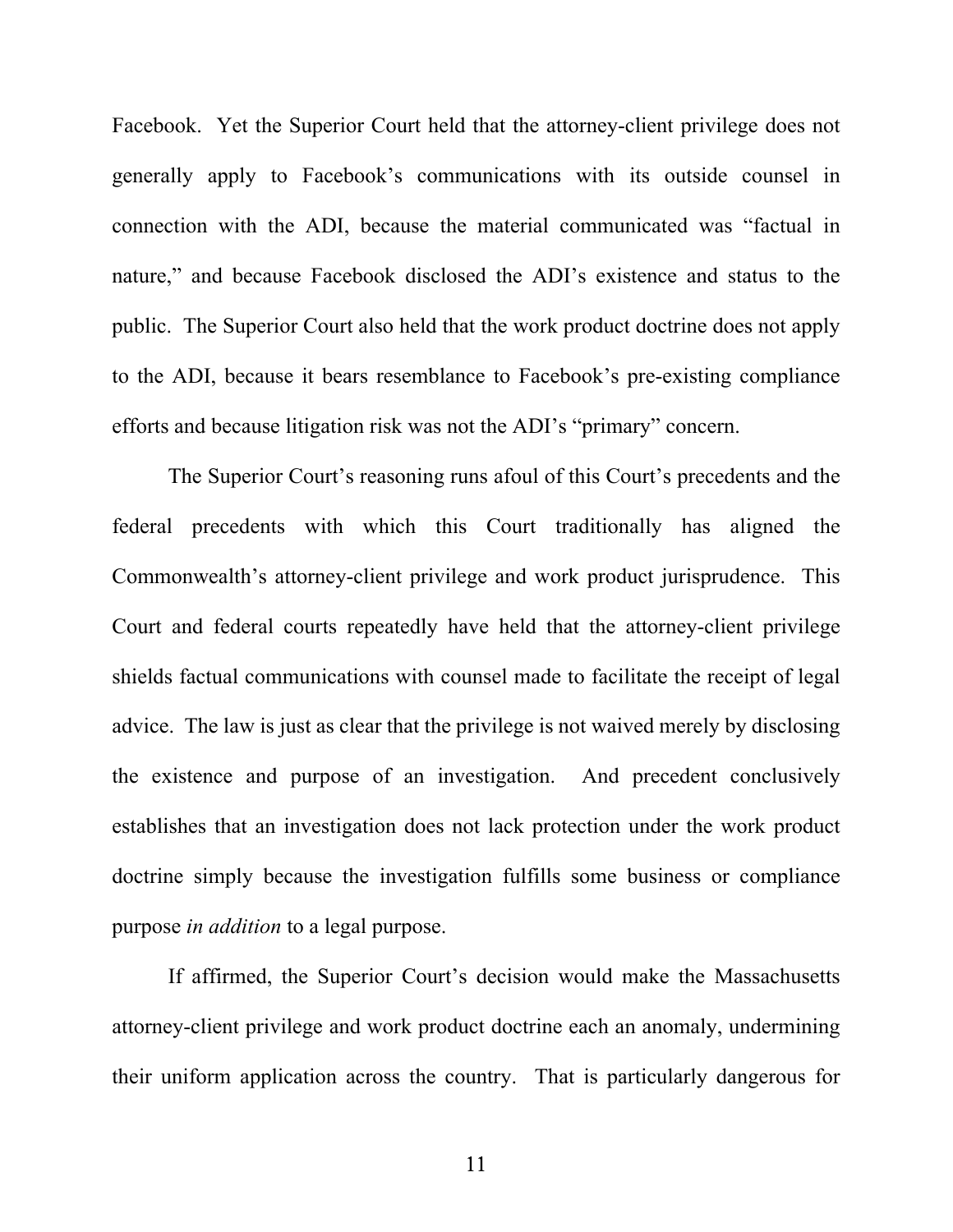nationwide corporations, such as Facebook and many members of the Chamber and supporters of NELF, which often face litigation and investigations over the same subject matter in multiple jurisdictions. These corporations have long relied on a uniform legal regime under which the attorney-client privilege and work product doctrine both extend to internal investigations. Moreover, many government agencies encourage or require such investigations to ensure corporate compliance with statutory and regulatory requirements. Investigations that mix business, compliance, and legal objectives therefore have become commonplace, and corporations often provide high-level disclosures of such investigations' existence in their Securities and Exchange Commission ("SEC") filings and other public statements. The decision below would strip these investigations of their customary protections and thereby discourage corporations from undertaking them, imposing significant social costs.

 Accordingly, for the reasons given by Facebook and herein, the Court should reverse the Superior Court's decision.

#### **ARGUMENT**

## **I. THE SUPERIOR COURT'S HOLDING REGARDING THE ATTORNEY-CLIENT PRIVILEGE WAS WRONG.**

"The attorney–client privilege is the oldest of the privileges for confidential communications known to the common law." *Upjohn Co. v. United States*, 449 U.S. 383, 389 (1981). This Court has long recognized that "[a] construction of the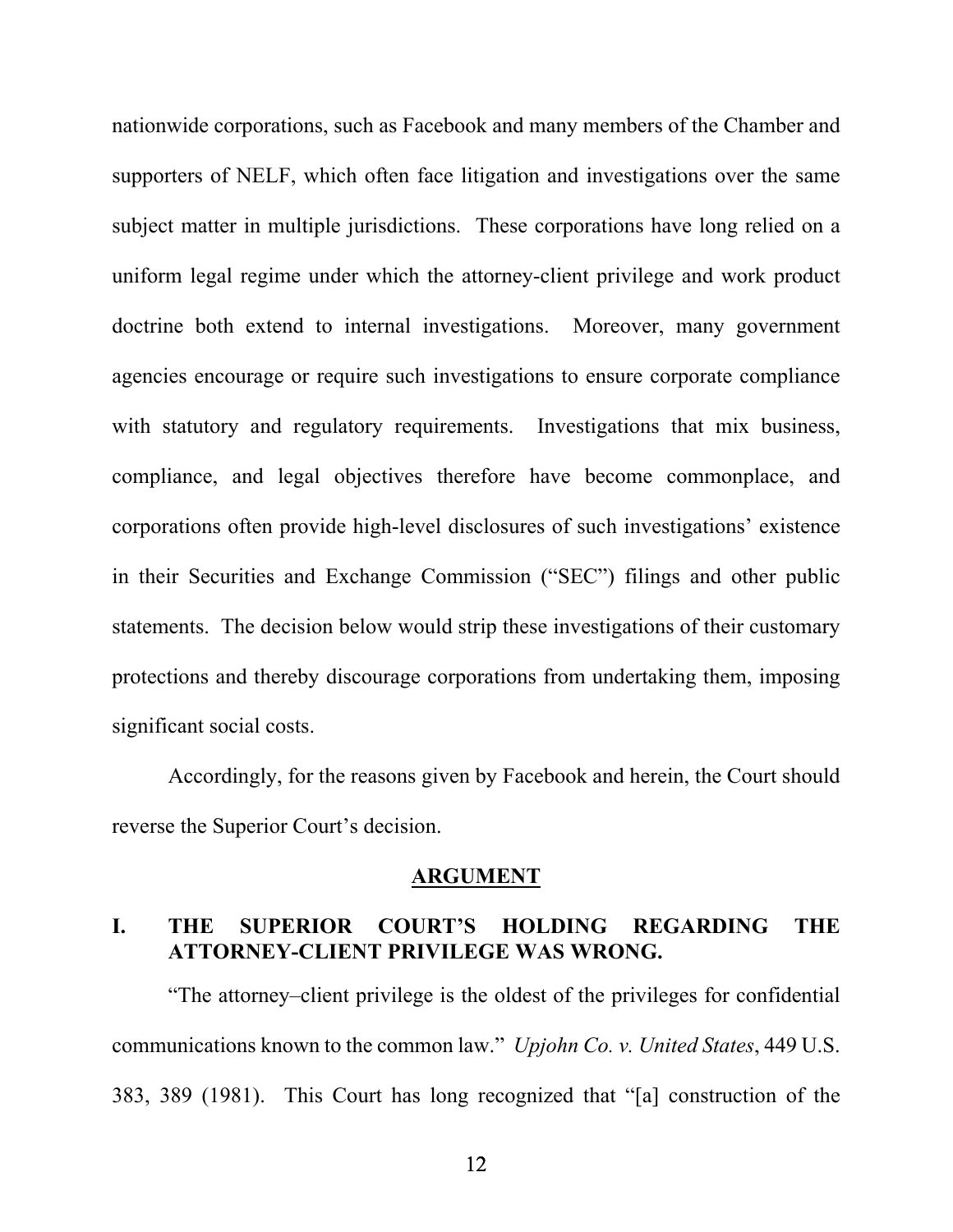attorney-client privilege that would leave internal investigations wide open to thirdparty invasion would effectively penalize an institution for attempting to conform its operations to legal requirements by seeking the advice of knowledgeable and informed counsel." *In re Grand Jury Investigation*, 437 Mass. 340, 351 (2002).

By their very nature, internal-investigation materials represent a company's effort to ensure compliance with its legal obligations and to avoid the risk of litigation or government sanction. To be meaningful, communications between a company and its counsel as part of an internal investigation *must* contain candid assessments not only of the strengths, but also the potential weaknesses, of a company's compliance efforts, and they are likely to highlight uncomfortable facts and areas of potential litigation exposure. *See Chambers v. Gold Medal Bakery, Inc.,* 464 Mass. 383, 395 (2013) (referring to "the policy rationale underlying the attorney-client privilege: it promotes candid communications between attorneys and organizational clients"). Without the "assurance" that the privilege's protections extend to communications made as part of an internal investigation, "attorneys and clients might be inhibited from engaging in the free, complete and candid exchange of information that is the cornerstone of an effective attorney-client relationship." *Amgen Inc. v. Hoechst Marion Roussel, Inc.*, 190 F.R.D. 287, 289 (D. Mass. 2000) (internal quotation marks and citation omitted). And "[t]o the extent there is any risk that [attorneys] will have to deliver to [] opponents their ideas, theories and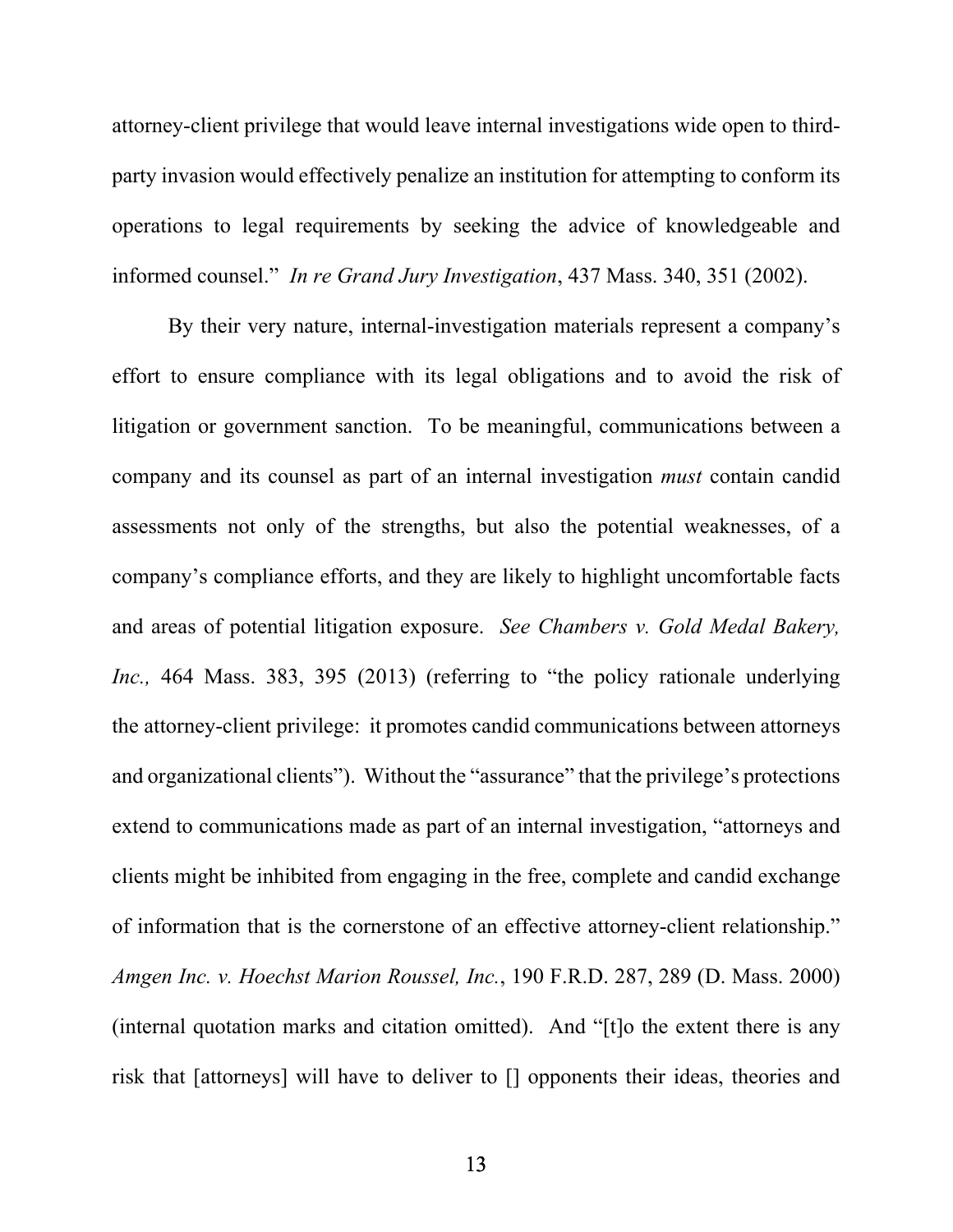analyses and those of their consultants, they will be far more circumspect in what they put down or permit their consultants to put down on paper, assuming they remain willing to retain consultants at all." *Fleet Nat. Bank v. Tonneson & Co.*, 150 F.R.D. 10, 14 (D. Mass. 1993) "Without the privilege, efficiency and effectiveness will, thus, inevitably decline." *Id*.

Here, despite these established principles, the Superior Court denied the protections of the attorney-client privilege to Facebook's outside counsel-led ADI for two reasons. First, it concluded that the materials that the government seeks are "factual in nature," and so are not privileged in the first place; and second, it reasoned that Facebook had waived the privilege by "tout[ing]" the existence and scope of the investigation to the public. A2/193-95.

Under this Court's binding precedent and persuasive federal authority, neither of the Superior Court's rationales is correct. The ruling that the attorney-client privilege does not protect the communication of facts to counsel as part of an investigation directed by counsel has no basis in precedent. This Court has long recognized that the privilege protects "disclosure of the facts [of the matter] to the attorney." *In re Grand Jury Investigation*, 437 Mass. at 351. That at least one of the ADI's goals, as the Superior Court recognized, was "to gather the facts needed to provide legal advice to Facebook about litigation ... and other legal risks," A2/183, *supports*, rather than vitiates, the privilege's application.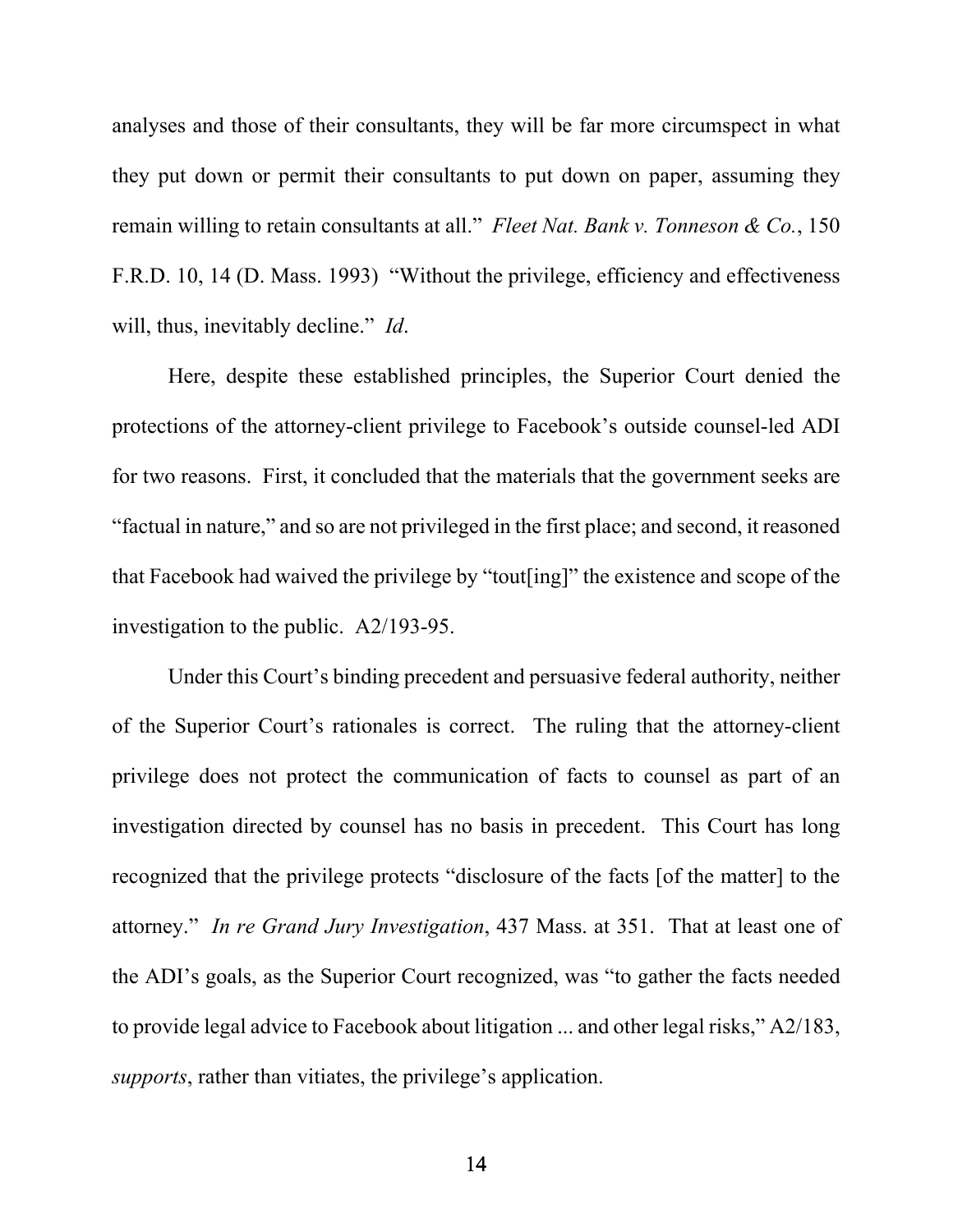The Superior Court's conclusion that Facebook waived any privilege over the ADI by disclosing the investigation's existence and status to the public rests on equally weak footing. As relevant here, this Court has found that the privilege is waived when a party discloses "*specific details* of an identified privileged communication," *Commonwealth v. Sealy*, 467 Mass. 617, 629 (2014) (citation and internal quotation marks omitted) (emphasis added), or when it puts the privilege at issue in litigation by "injecting certain claims or defenses into a case," *McCarthy v. Slade Assocs., Inc.*, 463 Mass. 181, 191 (2012) (citation omitted); *see also, e.g.*, *Clair v. Clair*, 464 Mass. 205, 219 (2013); *Global Inv'rs Agent Corp. v. National Fire Ins. Co. of Hartford*, 76 Mass. App. Ct. 812, 818-19 (2010). Significantly, the Attorney General does not contend, and the Superior Court did not find, that Facebook either publicly disclosed specific details of any attorney-client communications, or put attorney communications in issue while seeking to use the privilege as both a "shield and a sword." *See, e.g.*, *United States v. Desir*, 273 F.3d 39, 45 (1st Cir. 2001) (citation omitted). To the contrary, in its public statements, Facebook simply disclosed the ADI's mere existence, and provided vague, broadbrush reports as to its status, without ever disclosing the content of specific communications with counsel. *See* Facebook Br. 34-35.

The Superior Court's reasoning is contrary not only to Massachusetts precedent, but also to the federal authority with which this Court traditionally has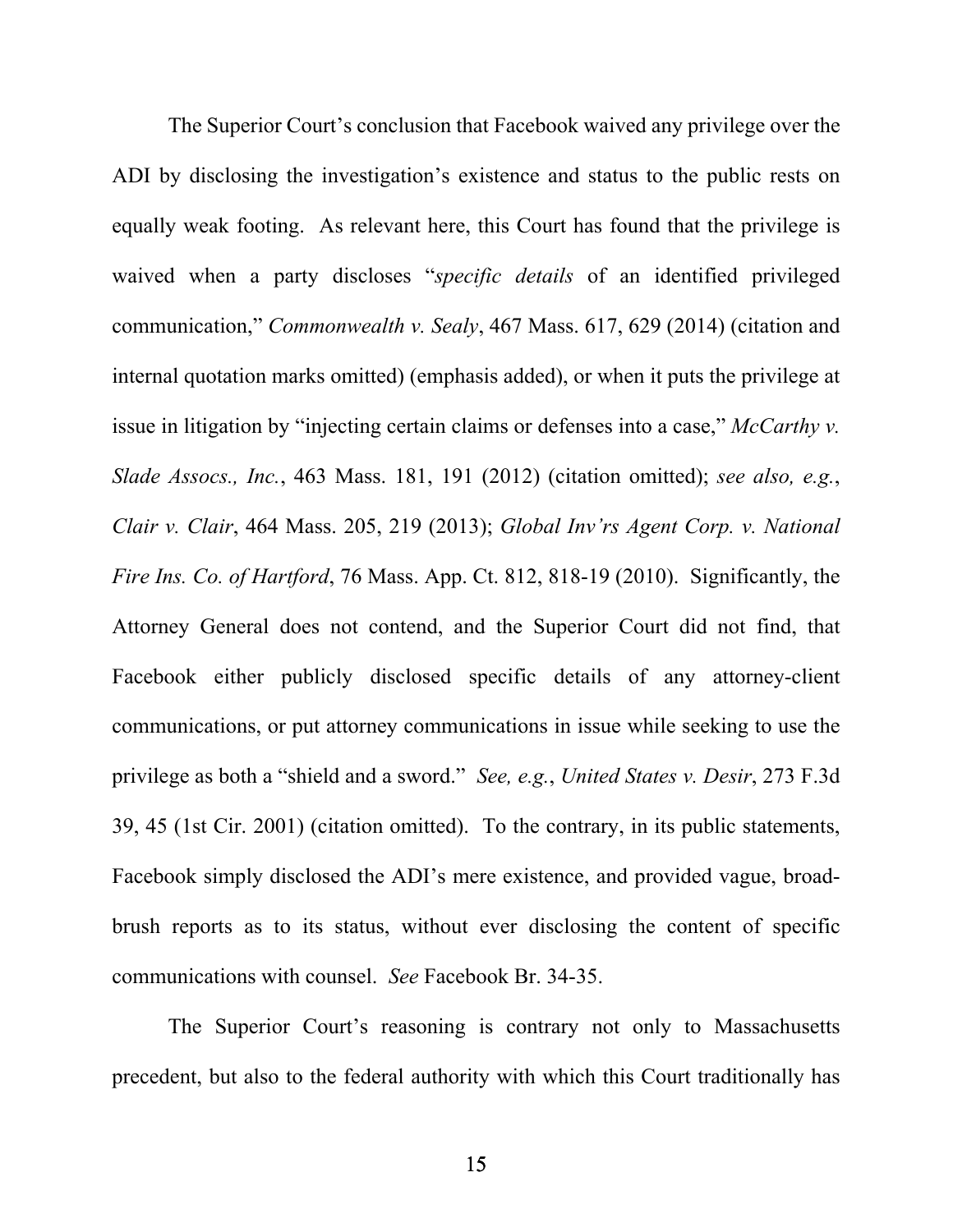harmonized the Commonwealth's privilege and work product jurisprudence. *See In re Grand Jury Investigation*, 437 Mass. at 350-51 (relying on *Upjohn* to conclude that attorney-client privilege applies to corporate investigations); *Comm'r of Revenue v. Comcast Corp.*, 453 Mass. 293, 316 n.25 (2009) (Massachusetts work product doctrine mirrors federal rule). Federal courts have rejected the notion that the attorney-client privilege does not protect "factual" communications to counsel made in the course of investigations. When the Supreme Court in *Upjohn* first held that the attorney-client privilege protects internal investigations, $2$  that court also recognized that, in order to be effective, the privilege must encompass the gathering and communication to counsel of pertinent facts: "the privilege exists to protect not only the giving of professional advice to those who can act on it but also the giving of information to the lawyer to enable him to give sound and informed advice." *Upjohn*, 449 U.S. at 390. It warned that a contrary view would "frustrate<sup>[]</sup> the very purpose of the privilege by discouraging the communication of relevant information by employees of the client to attorneys seeking to render legal advice to the client corporation." *Id*. at 392; *see also, e.g.*, *Fed. Trade Comm'n v. Boehringer Ingelheim* 

<sup>&</sup>lt;sup>2</sup> The Attorney General's attacks on Facebook's "blanket assertion of privilege," and related assertion that Facebook may still assert privilege as to individual communications, Att'y Gen.'s Br. at 8, 24, 48-52  $\&$  n.24, insinuate that claiming privilege over an internal investigation in its entirety is impermissible—which simply ignores *Upjohn* and this Court's endorsement of its holding, *see In re Grand Jury Investigation*, 437 Mass. at 350-51.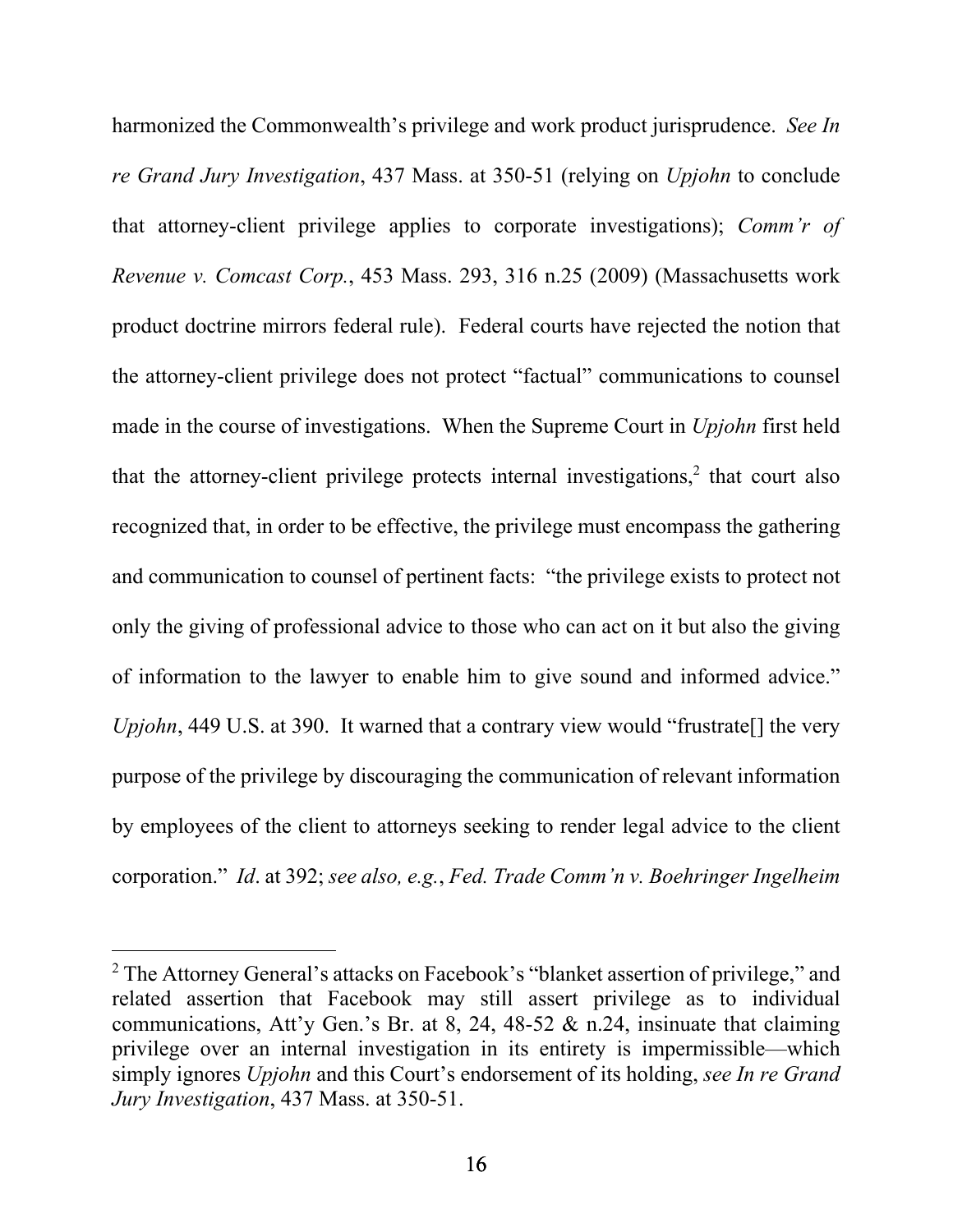*Pharm., Inc.*, 180 F. Supp. 3d 1, 30 (D.D.C. 2016) (privilege shields "facts collected at counsel's request for later use in providing legal advice").

Federal opinions just as emphatically reject the Superior Court's conclusion that a company waives the attorney-client privilege simply by disclosing an investigation's existence. As one New England federal district court recently recognized, there is "no authority supporting th[at] proposition." *Martel v. Computer Scis. Corp.*, 2019 WL 2030281, at \*2 (D.N.H. May 8, 2019) (discussing EEOC investigation); *see also Robinson v. Time Warner, Inc.*, 187 F.R.D. 144, 147 (S.D.N.Y. 1999) (same). For example, in *In re Kellogg Brown & Root, Inc.*, 796 F.3d 137, 146 (D.C. Cir. 2015) (*KBR II*), a federal district court had held that Kellogg Brown & Root ("KBR") waived privilege with respect to an internal investigation by (among other things) representing in a footnote in a summary judgment brief that it had conducted the investigation and reported no wrongdoing from it, and that it does report wrongdoing when discovered. The district court reasoned that this was meant to create an inference that the investigation uncovered no wrongdoing. *Id*. The D.C. Circuit disagreed, concluding that because KBR "neither directly stated that the [internal] investigation had revealed no wrongdoing nor sought any specific relief because of the results of the investigation ... [it had] not based a claim or defense upon the attorney's advice." *Id.* at 146. The same logic applies here.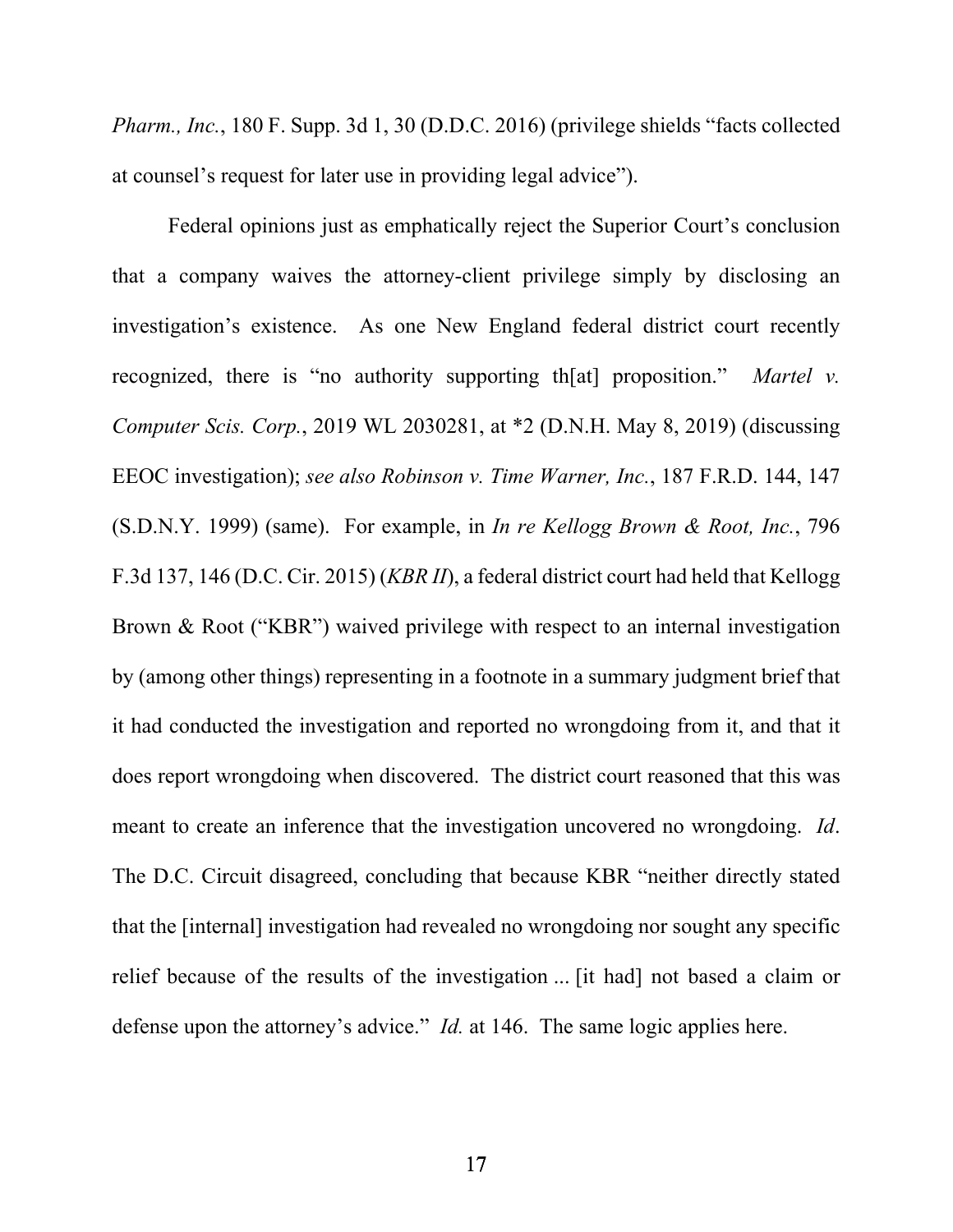In short, the Superior Court's holding that Facebook's internal investigation was not protected by the attorney-client privilege was incorrect and should be reversed.

## **II. THE SUPERIOR COURT'S HOLDING REGARDING THE WORK PRODUCT DOCTRINE WAS WRONG.**

The Superior Court also concluded that Facebook's ADI is not shielded by the work product doctrine because the ADI had an independently-sufficient business purpose, beyond addressing the risk of litigation. A2/191. Once more, as Facebook's brief shows (at 41-51), that holding was erroneous under this Court's work product precedents. This Court has required only that an investigation be conducted "because of" threatened litigation, not that litigation risk be the investigation's only or "primary" motive, or that the investigation be entirely divorced from regular corporate compliance efforts. *See Comcast*, 453 Mass. at 317 & n. 28.

The Superior Court agreed with the Attorney General that the materials could not be work product because their "primary motive" was not preparation for litigation, but instead to retain the loyalty and confidence of Facebook's users and the general public. A2/189-92. But that is not the test—indeed, it is precisely the test that this Court has *rejected*. In *Comcast*, this Court rejected a "primary, ultimate, or exclusive purpose" test for work product, and instead adopted a "because of" test. *Comcast*, 453 Mass. at 316-17 (2009). The Court reasoned that a looser, more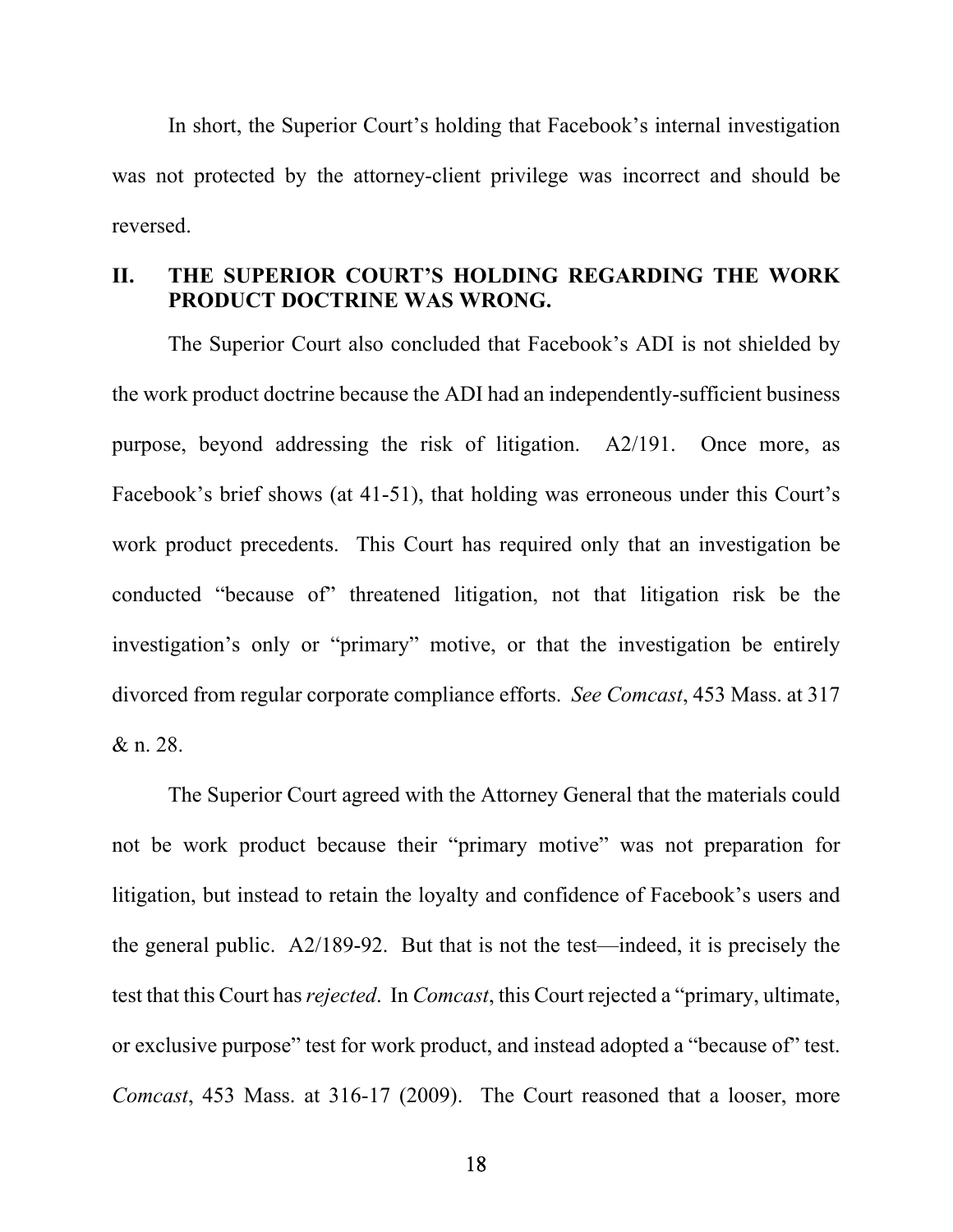forgiving "because of" test was more consistent with the purpose behind the doctrine, because "work product protection should not be denied to a document that analyzes expected litigation *merely because it is prepared to assist in a business decision*." *Id.* at 316 (emphasis added) (quoting *United States v. Adlman*, 134 F.3d 1194, 1199 (2d Cir. 1998)). The decision below goes against this broad consensus.

The Superior Court's decision is inconsistent with relevant federal court decisions too. Take the predecessor case to *KBR II*. There, the D.C. Circuit unanimously granted mandamus to vacate a district court opinion that had relied, in the attorney-client-privilege context, on the same reasoning that the Superior Court employed in this case. *In re Kellogg Brown & Root, Inc.*, 756 F.3d 754 (D.C. Cir. 2014) (Kavanaugh, J.) (*KBR I*). The district court had held that KBR's investigation was not privileged because, the court found, the investigation was undertaken pursuant to an internal corporate policy intended to ensure compliance with relevant Department of Defense regulations. *KBR I*, 756 F.3d at 758–59. The district court reasoned that "if there was any other purpose behind the communication [other than the provision of legal advice], the attorney-client privilege [] does not apply." *Id.* at 759. The D.C. Circuit rejected this as "the wrong legal test." *KBR I*, 756 F.3d at 759. It explained that withdrawing the protections of the privilege simply because an internal investigation also fulfills a compliance purpose would punish corporations in a variety of heavily regulated industries. *Id*. And it reasoned that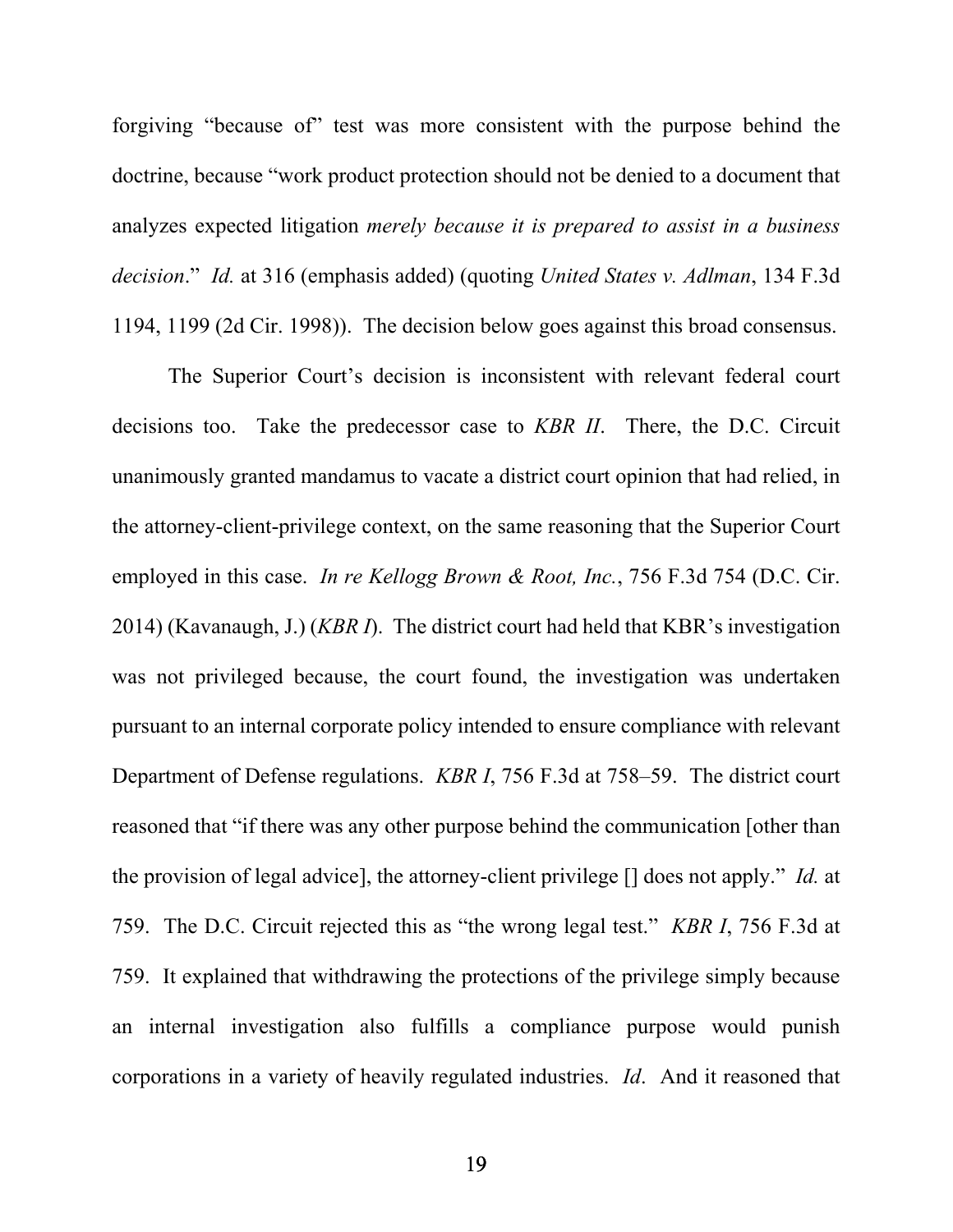attempting to divine the *one* determining purpose of an investigation "can be an inherently impossible task." *Id*. The court held instead that:

> In the context of an organization's internal investigation, if one of the significant purposes of the internal investigation was to obtain or provide legal advice, the privilege will apply. That is true regardless of whether an internal investigation was conducted pursuant to a company compliance program required by statute or regulation, or was otherwise conducted pursuant to company policy.

*Id.* at 760.3

That holding applies with full force to the Attorney General's request for Facebook's ADI materials. That the ADI is arguably similar to Facebook's preexisting compliance efforts is not determinative. What matters is whether the ADI was initiated because of pending or reasonably anticipated litigation. To rule otherwise would render bare to the world "internal investigations conducted by

<sup>3</sup> The rule articulated in *KBR I* has been applied by courts across the country. *See, e.g.*, *SEC v. Navellier & Assocs., Inc.*, 2018 WL 6727057, at \*3 (D. Mass. Dec. 21, 2018); *Pitkin v. Corizon Health, Inc.*, 2017 WL 6496565, at \*4 (D. Or. Dec. 18, 2017); *In re Smith & Nephew Birmingham Hip Resurfacing Hip Implant Prod. Liab. Litig.*, 2019 WL 2330863, at \*2 (D. Md. May 31, 2019); *Edwards v. Scripps Media, Inc.*, 2019 WL 2448654, at \*1–2 (E.D. Mich. June 10, 2019); *In re Gen. Motors LLC Ignition Switch Litig.*, 80 F. Supp. 3d 521, 529–30 (S.D.N.Y. 2015); *Todd v. STAAR Surgical Co.*, 2015 WL 13388227, at \*6 (C.D. Cal. Aug. 21, 2015); *Smith-Brown v. Ulta Beauty, Inc.*, 2019 WL 2644243, at \*2–3 (N.D. Ill. June 27, 2019); *Cicel (Beijing) Sci. & Tech. Co. v. Misonix, Inc.*, 331 F.R.D. 218, 231 (E.D.N.Y. 2019).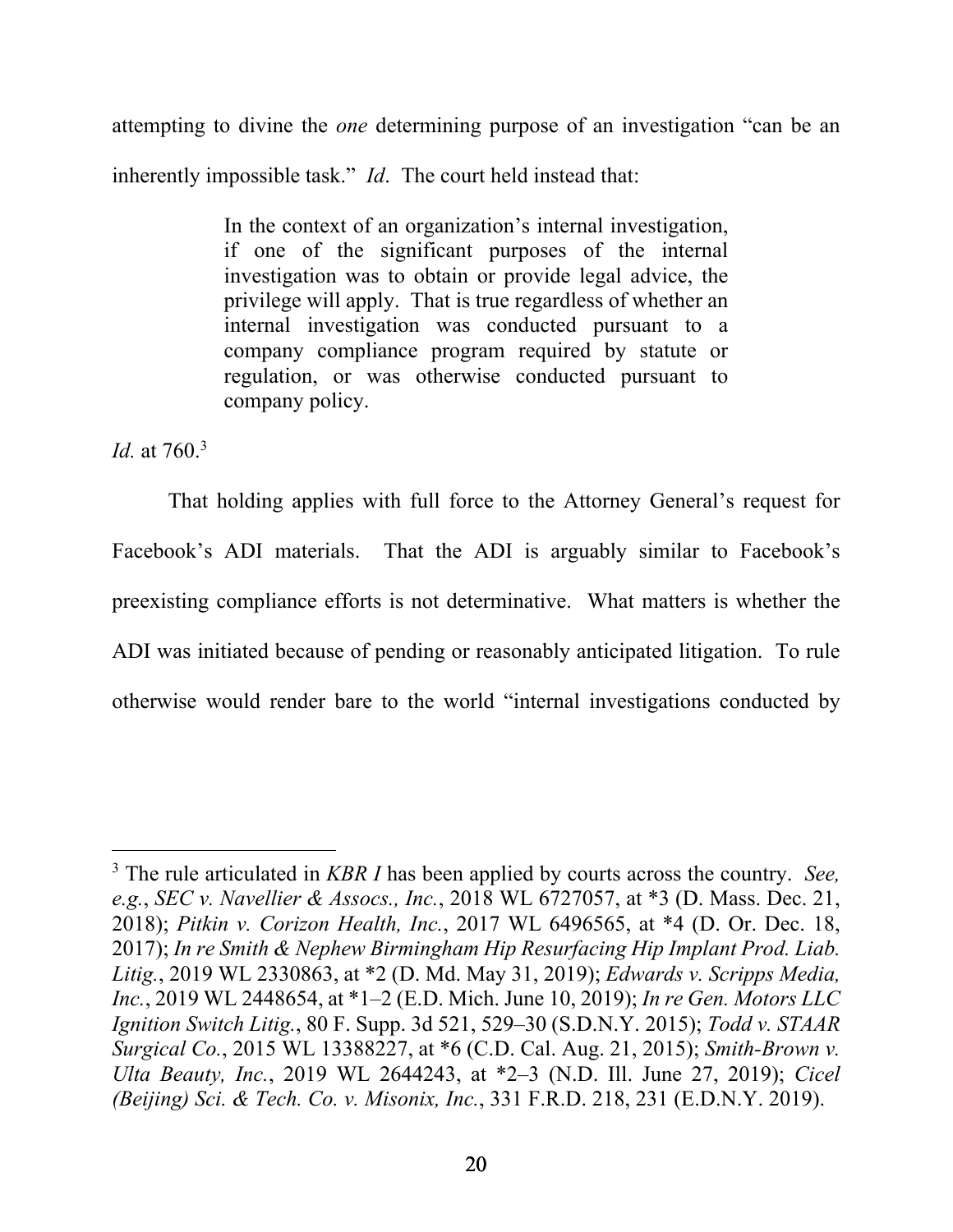businesses that are required by law to maintain compliance programs, which is now the case in a significant swath of American industry." *KBR I*, 756 F.3d at 759.4

The Superior Court's and Attorney General's position requires impossible line drawing. For example, the Attorney General stresses that "since 2012 ... Facebook sought to enforce policies prohibiting app developers from misusing personal user data obtained from the Platform, and did so as part of its normal business operations." Att'y Gen. Br. at 32 (internal quotation marks and citation omitted). But any responsible corporation's "normal business operations" will include investigations into conduct that may violate the business's contractual or regulatory obligations, as well as the identification of contractual counterparties that may be violating the corporation's own rights. Where counsel directs an investigation into such issues because they require a lawyer's insight into whether, *e.g.*, personal user data has been "misused" or an app developer has violated "enforce[able] policies," the resulting materials are patently work product.

<sup>4</sup> *Cf. In re Cty. of Erie*, 473 F.3d 413, 420 (2d Cir. 2007) ("The modern lawyer almost invariably advises his client upon not only what is permissible but also what is desirable ... the privilege of nondisclosure is not lost merely because relevant nonlegal considerations are expressly stated in a communication which also includes legal advice."); *In re Gen. Motors LLC Ignition Switch Litig.*, 80 F. Supp. 3d at 530 ("Rare is the case that a troubled corporation will initiate an internal investigation solely for legal, rather than business, purposes; indeed, the very prospect of legal action against a company necessarily implicates larger concerns about the company's internal procedures and controls, not to mention its bottom line.").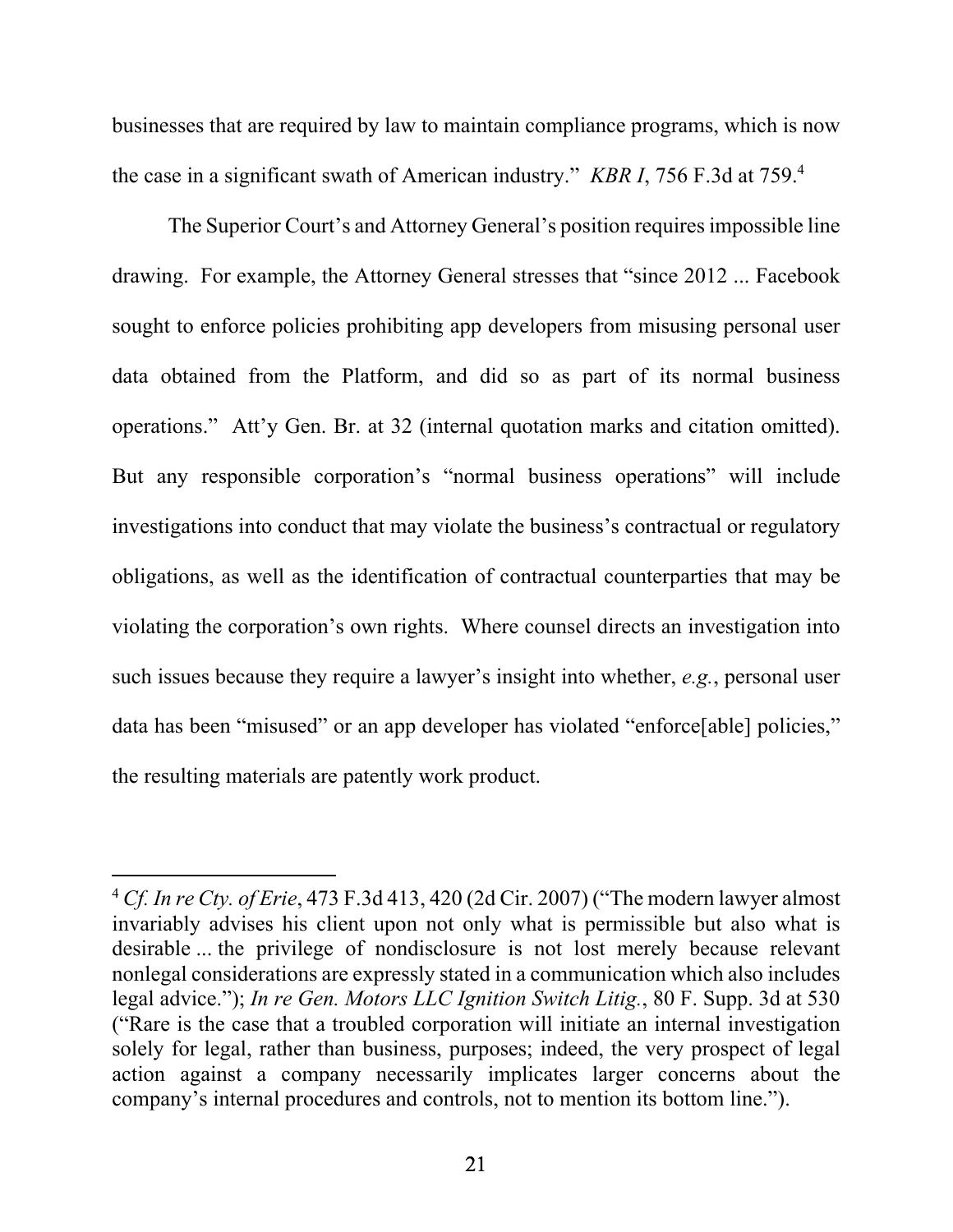The cases the Attorney General cites in support of the Superior Court's decision (Att'y Gen. Br. at 35-36 & n.11) are not to the contrary. Those cases stand for nothing more remarkable than the proposition that investigatory materials may not qualify for work product protection if they contain *no* mental impressions of counsel, or if they occur *years* after the events that purportedly made litigation foreseeable. *Gillespie v. Charter Commc'ns*, 133 F. Supp. 3d 1195, 1199 n.2, 1201 (E.D. Mo. 2015) (denying work product protection where corporation "d[id] not assert that the incident report contains any attorney opinions or mental impressions" and apparently asserted only attorney-client privilege in its briefing); *Banneker Ventures, LLC v. Graham*, 253 F. Supp. 3d 64, 71-73 (D.D.C. 2017) (work product protection denied where investigation of board in connection with development occurred two years after developer's attorney sent letter alleging impropriety). But Facebook's investigation is inextricably linked with counsel's evaluations of Facebook's potential legal exposure, Facebook Br. at 52-53, and it came fast on the heels of a data-privacy incident that prompted "dozens of lawsuits and regulatory inquiries across the country," *id.* at 10.

In summary, the Superior Court's reasoning with respect to the work product doctrine was, like its reasoning with respect to the attorney-client privilege, wrong and should be reversed.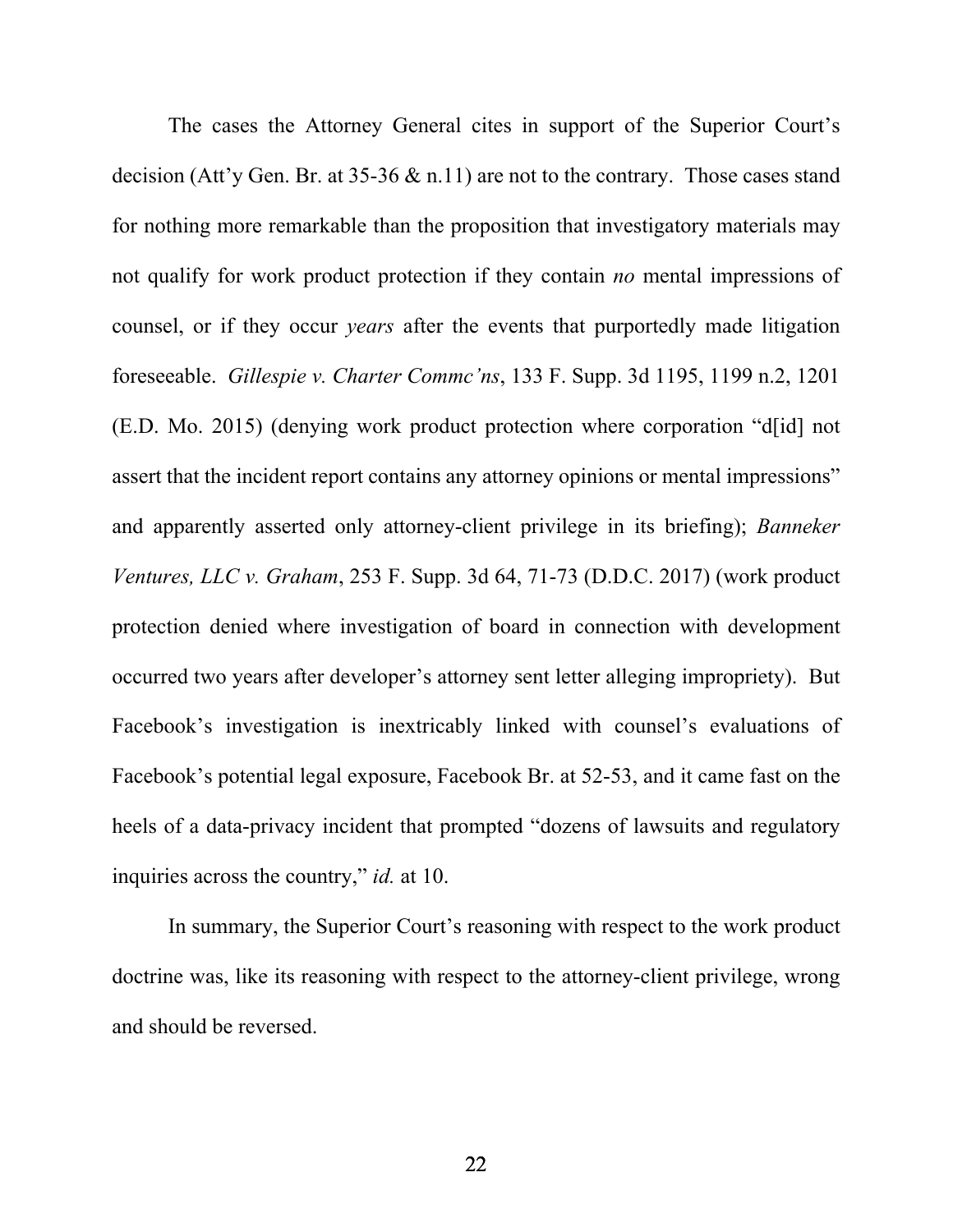## **III. THE SUPERIOR COURT'S DECISION SETS A DANGEROUS PRECEDENT.**

If allowed to stand, the decision below would not just constitute bad law, it also would make bad policy, by discouraging the undertaking of internal investigations and frustrating the public interest in voluntary corporate compliance. And it would take Massachusetts jurisprudence far outside the mainstream, with negative consequences for both the Commonwealth and the rest of the country.

## **A. The Decision Undermines the Strong Public Interest in Encouraging Corporate Compliance Investigations.**

Internal corporate investigations are conducted on a regular basis to ensure compliance with regulatory and contractual obligations. Corporations rely on the protections afforded by the attorney-client privilege and work product doctrine in order to ensure that they, and their counsel, may engage in candid and full discussions during the course of these investigations. Government regulators and prosecutors also depend on these investigations to ensure voluntary cooperation and compliance from corporations. The decision below would eviscerate application of the attorney-client privilege and work product doctrine in this context and discourage corporations from conducting internal investigations, and so would undermine the significant public interest in encouraging these investigations.

The reliance of corporations on the expectation that internal investigations led by counsel will be afforded the protections of the attorney-client privilege and work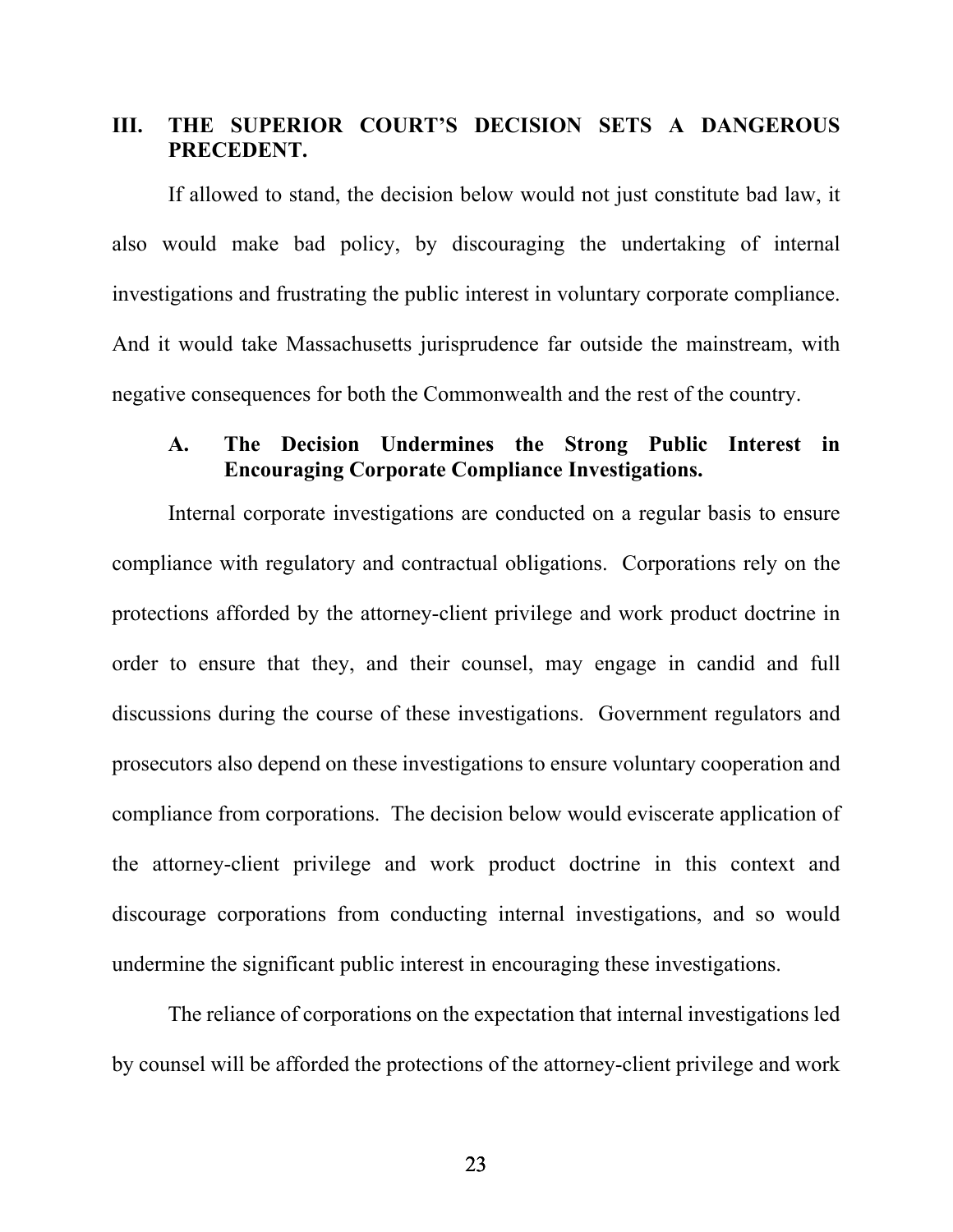product doctrine has grown over time. Today, "[i]nvestigations are a fact of life at any large corporation." Carl Jenkins & Norman Harrison, *Standard Issues in Corporate Investigations: What GCs Should Know*, in *Corporate Investigations 2018* 8 (2d ed.). Indeed, experienced practitioners in the field estimate that "a typical multinational company may have dozens of probes under way at any given time." *Id.* Regulatory and criminal agencies now commonly encourage, sometimes require, and frequently depend upon companies conducting internal investigations. Government contractors and businesses in closely regulated industries often must institute compliance programs and self-report violations to these agencies. *See, e.g.*, 48 C.F.R. § 52.203–13 (contracting regulations); 12 C.F.R. § 44.20(a) (Federal Bank Act); 12 C.F.R. § 21.21 (Bank Secrecy Act); 42 C.F.R. § 423.504 (Medicare Part D providers); Pub. L. No. 107-204 § 301, 116 Stat. 745, 775-77 (2002) (Sarbanes-Oxley requirements). $5$  Similarly, prosecutors encourage and consider compliance measures in charging decisions. *See, e.g.*, United States Sentencing Guidelines Manual § 8B2.1 cmt. n.3 (2018); Dep't of Justice, Criminal Div., and Sec. & Exch. Comm'n, Enforcement Div., *A Resource Guide to the U.S. Foreign Corrupt* 

<sup>5</sup> *See also, e.g.*, 45 C.F.R. § 75.113 (Department of Health and Human Services regulations requiring disclosure of certain criminal violations); 20 C.F.R. § 683.200(h) (similar Department of Labor rule); 22 C.F.R. § 126.1(e)(2) (regulations requiring disclosure of sale of defense articles to certain countries); 19 U.S.C. § 1592(c)(4) (merchandise exporting self-disclosure policy).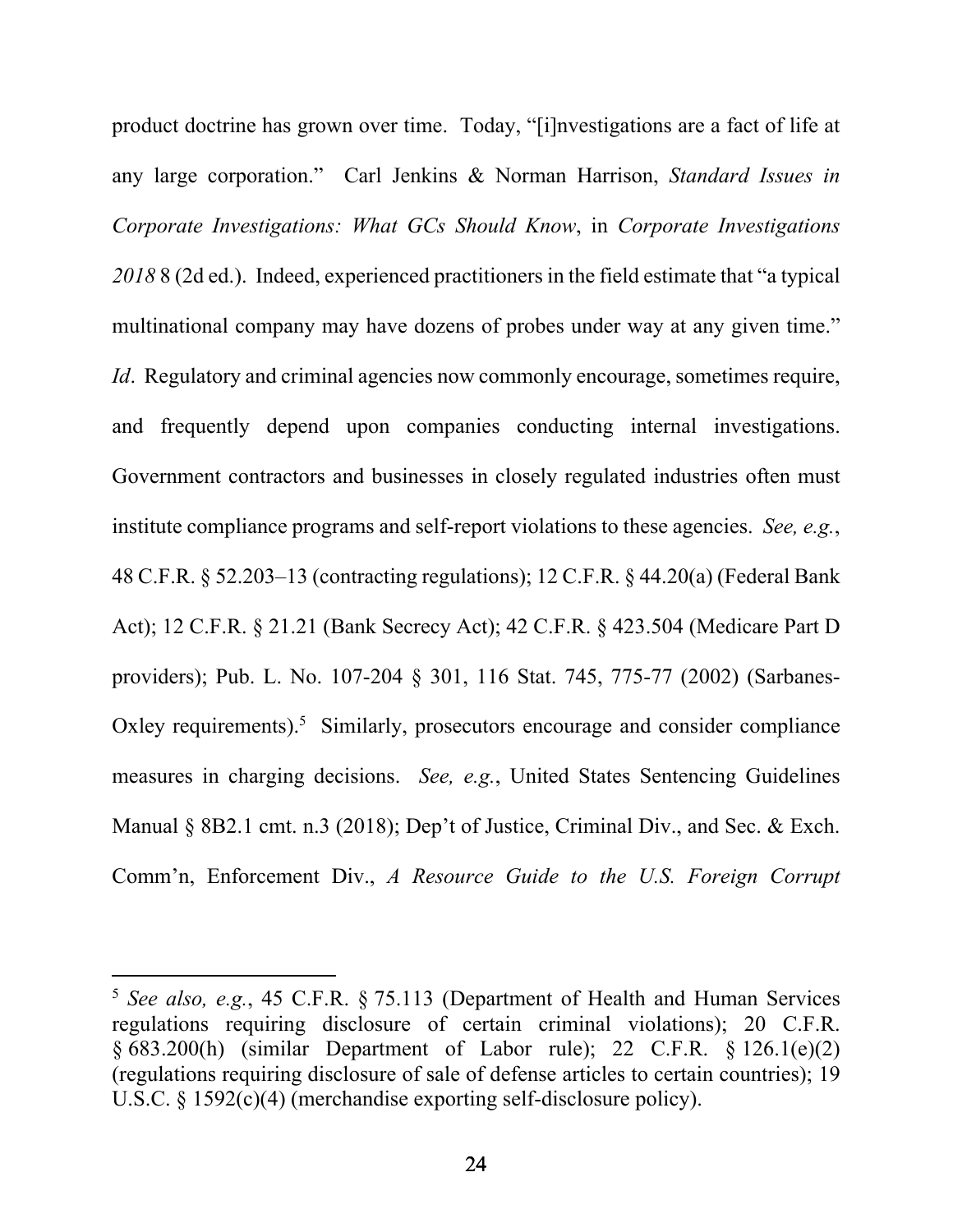*Practices Act* 52–54 (Nov. 2012); Dep't of Justice, Criminal Div., *Evaluation of Corporate Compliance Programs* (Apr. 2019). These regulations and policies recognize the social value of internal compliance programs, including internal investigations.

The Superior Court's decision would radically undermine these policies. According to the Superior Court's logic, a counsel-led internal investigation cannot be privileged if it resembles some pre-existing compliance policy, *see supra* at 18- 22, effectively stripping the privilege away from any regular investigation required or encouraged by a government. Likewise, under the Superior Court's reasoning, any privilege attaching to an investigation is waived if its mere existence and purpose are disclosed to an external audience. *See supra* at 15-18. But that is precisely what happens in highly regulated industries, where corporations often must certify that they have undertaken required compliance measures, and when any public company discloses an investigation's existence as a material event in an SEC filing.

At bottom, the rules articulated by the Superior Court risk eliminating the privilege for a broad swathe of internal investigations. It would discourage corporations from undertaking rigorous compliance efforts and discovering misconduct in the first instance, and it would undercut the government's significant interest in encouraging and rewarding voluntary compliance and self-reporting. This would ultimately harm the public.

25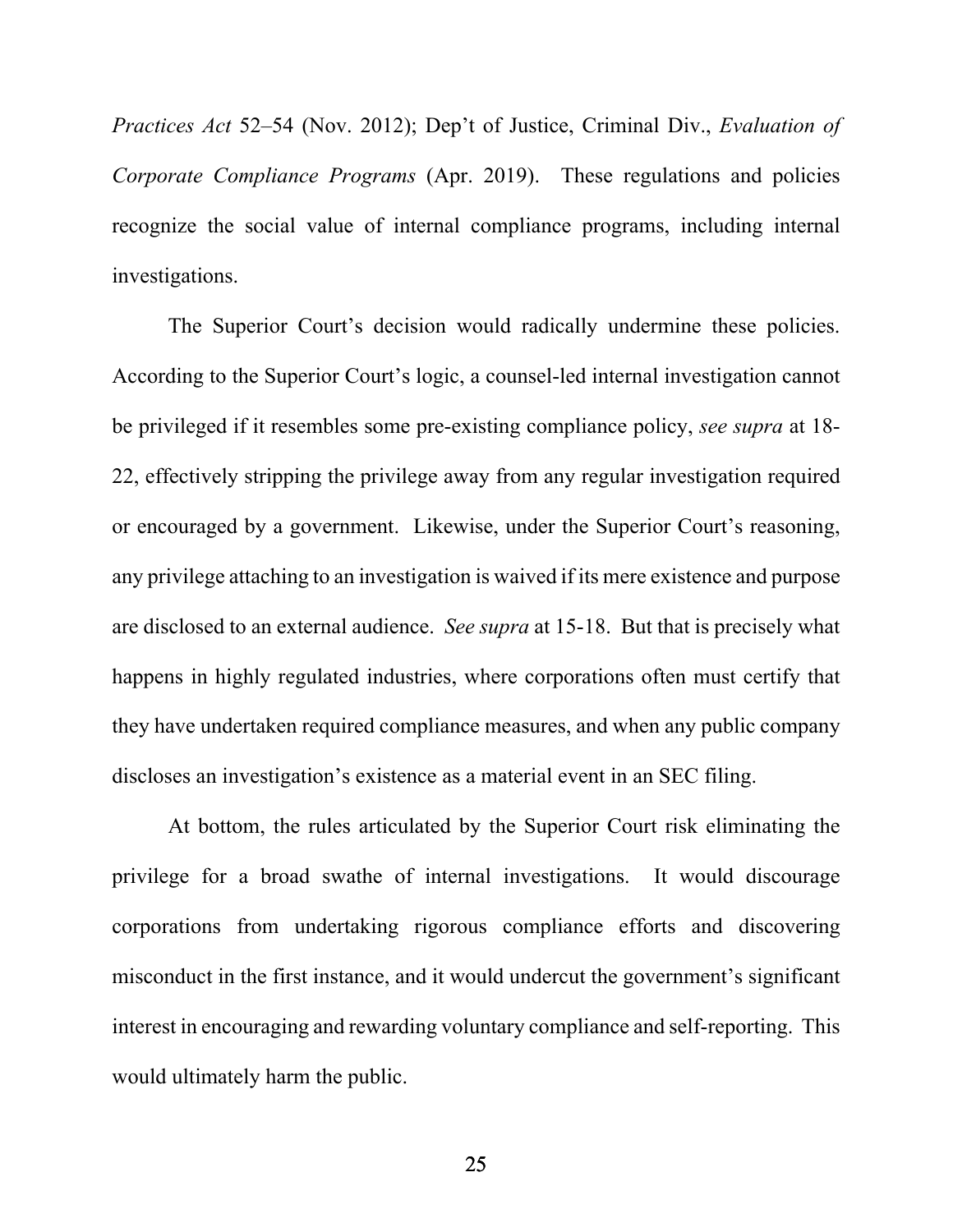Importantly, and contrary to the Attorney General's warnings, Att'y Gen. Br. 40-42, extending the attorney-client privilege and work product doctrine to internal investigation materials *does not* prevent the government from *otherwise* seeking to learn the facts underlying an investigation; it simply must learn them through some means other than a request for privileged communications and work product materials. *Upjohn*, 449 U.S. at 395. Here, for example, the Attorney General could have promulgated discovery requests that would have resulted in Facebook identifying apps based on criteria developed not by Facebook's counsel, but *by the Attorney General herself*. Indeed, Facebook apparently has produced a substantial volume of information in response to such properly formulated requests. Facebook Br. at 23-25. The Attorney General only is prohibited from taking the shortcut of asking for communications between Facebook and its outside counsel, or of asking Facebook to identify what the Attorney General herself characterizes as the "identity of, and factual information about, apps or developers *that Facebook determined to examine* for potential misuse of user data" as part of the ADI. Att'y Gen. Br. at 10 (emphasis added).

## **B. The Superior Court's Decision Risks Making Massachusetts Privilege and Work Product Jurisprudence an Outlier.**

The Superior Court's decision, if affirmed on appeal, would take the privilege and work product laws of the Commonwealth far outside the mainstream. This would be a dramatic departure from this Court's practice of harmonizing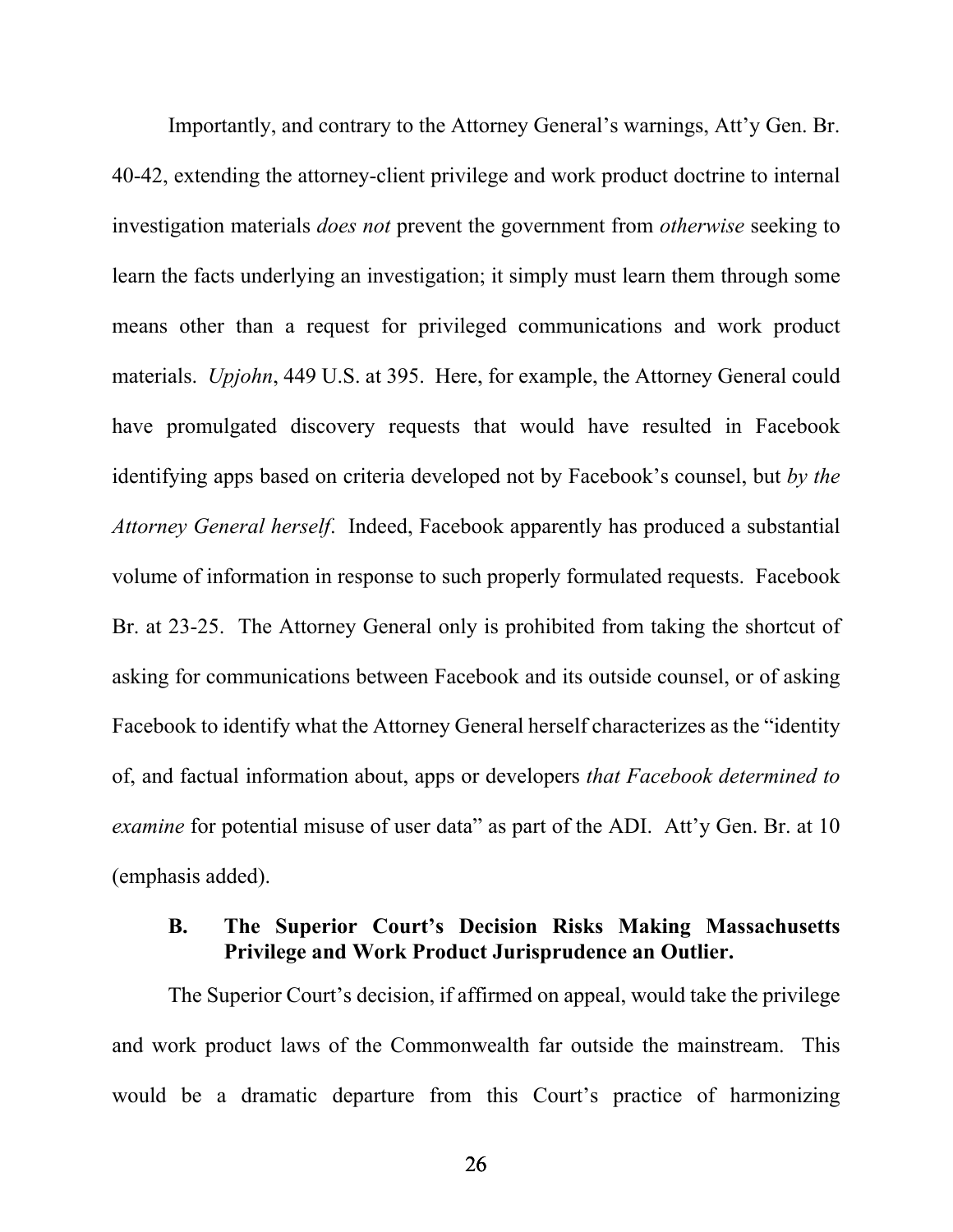Massachusetts privilege and work product law with analogous federal law. It threatens the consistent application of privilege and work product law across the country, which would be an extraordinarily dangerous development.

Courts long have acknowledged that, in order to be effective, the attorneyclient privilege and work product doctrine depend on clear, predictable, and uniform application. "If the purpose of the attorney-client privilege is to be served, the attorney and client must be able to predict with some degree of certainty whether particular discussions will be protected. An uncertain privilege, or one which purports to be certain but results in widely varying applications by the courts, is little better than no privilege at all." *Upjohn*, 449 U.S. at 393.<sup>6</sup> This principle requires coherence and stability not only within jurisdictions, but across them—particularly for corporations such as Facebook and the Chamber's members and NELF's supporters, many of which operate throughout the United States.

Corporations across the country are focused on this case, because they understand its high stakes and the risks involved. Corporate internal investigations

<sup>6</sup> *See also, e.g.*, *KBR I*, 756 F.3d at 763 (observing that "uncertainty matters in the privilege context"); *Rhone-Poulenc Rorer Inc. v. Home Indem. Co.*, 32 F.3d 851, 863 (3d Cir. 1994) ("If we intend to serve the interests of justice by encouraging consultation with counsel free from the apprehension of disclosure, then courts must work to apply the privilege in ways that are predictable and certain."); *Ross v. City of Memphis*, 423 F.3d 596, 604 (6th Cir. 2005) (rejecting lower court's interpretation of privilege because it "renders the privilege intolerably uncertain").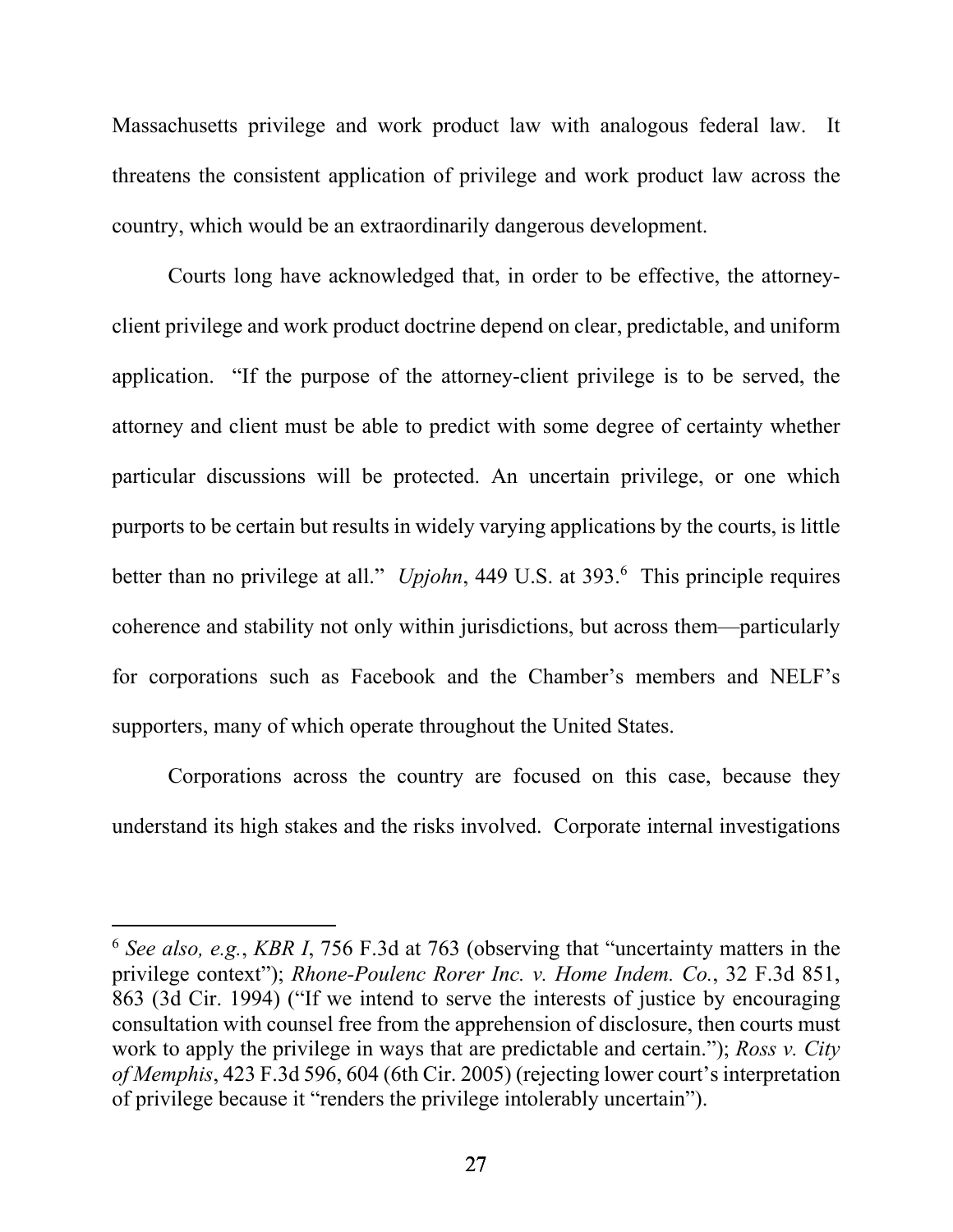such as Facebook's normally will identify the key facts and documents pertinent to the subject matter of the investigation, as determined by counsel in consultation with its client (or vice versa). Internal investigation materials might identify the names of a company's employees, or customers or contractual counterparties, who are suspected of wrongdoing—or whom the company itself might have wronged. Internal investigation materials, in other words, can serve as a roadmap for litigation against the company, identifying vulnerabilities that may never have occurred to an adversary and, in any case, greatly simplifying the adversary's task. *See Chambers*, 464 Mass. at 395 (noting the "unfair disadvantage that would result" if a party "with adverse interests, and who seeks to vindicate those interests against a corporation, could access the corporation's confidential communications with counsel"); *Fleet Nat. Bank*, 150 F.R.D. at 14 ("[T]o the extent such disclosure [of work product materials] is actually mandated, less conscientious opponents, who are unable or unwilling to invest the time or money to prepare as thoroughly, will gain a windfall."). Corporations will be less likely to create such materials if there is a significant risk that they will fall into an adversary's hands.

The Superior Court's decision risks exposing these materials to discovery not only in Massachusetts, but also in other jurisdictions. If the materials in this case were not produced subject to a protective order foreclosing their further distribution, they might be shared with other government bodies or private litigants. Enterprising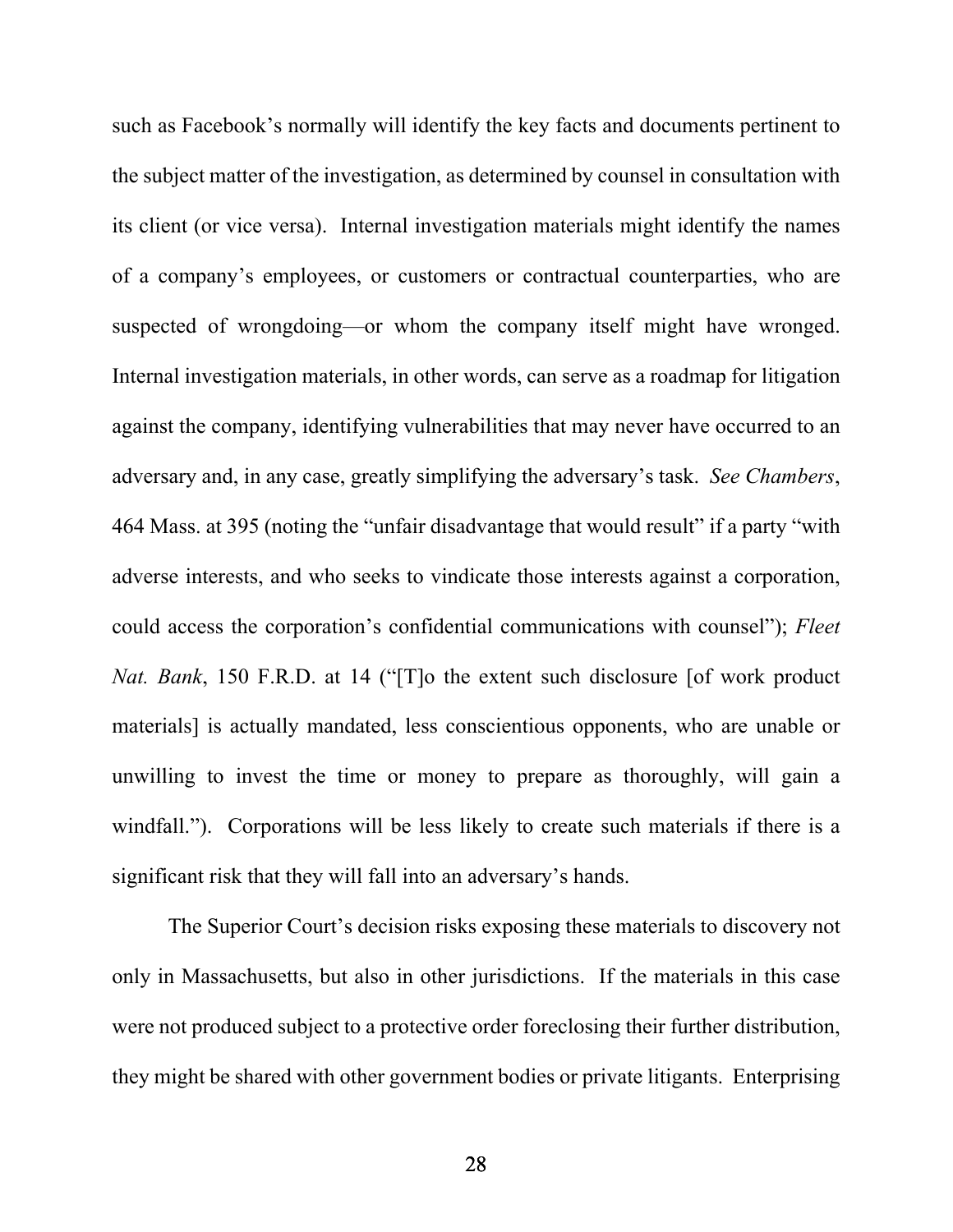litigants in one case might submit requests for production specifically seeking materials produced in related litigation or government investigations. And production of a company's internal investigation in Massachusetts could undermine its efforts to claim privilege or work product protection elsewhere. If affirmed, the decision below would cause immediate instability nationwide.

## **CONCLUSION**

 For the foregoing reasons, *amici* respectfully request that the Court reverse the Superior Court's decision.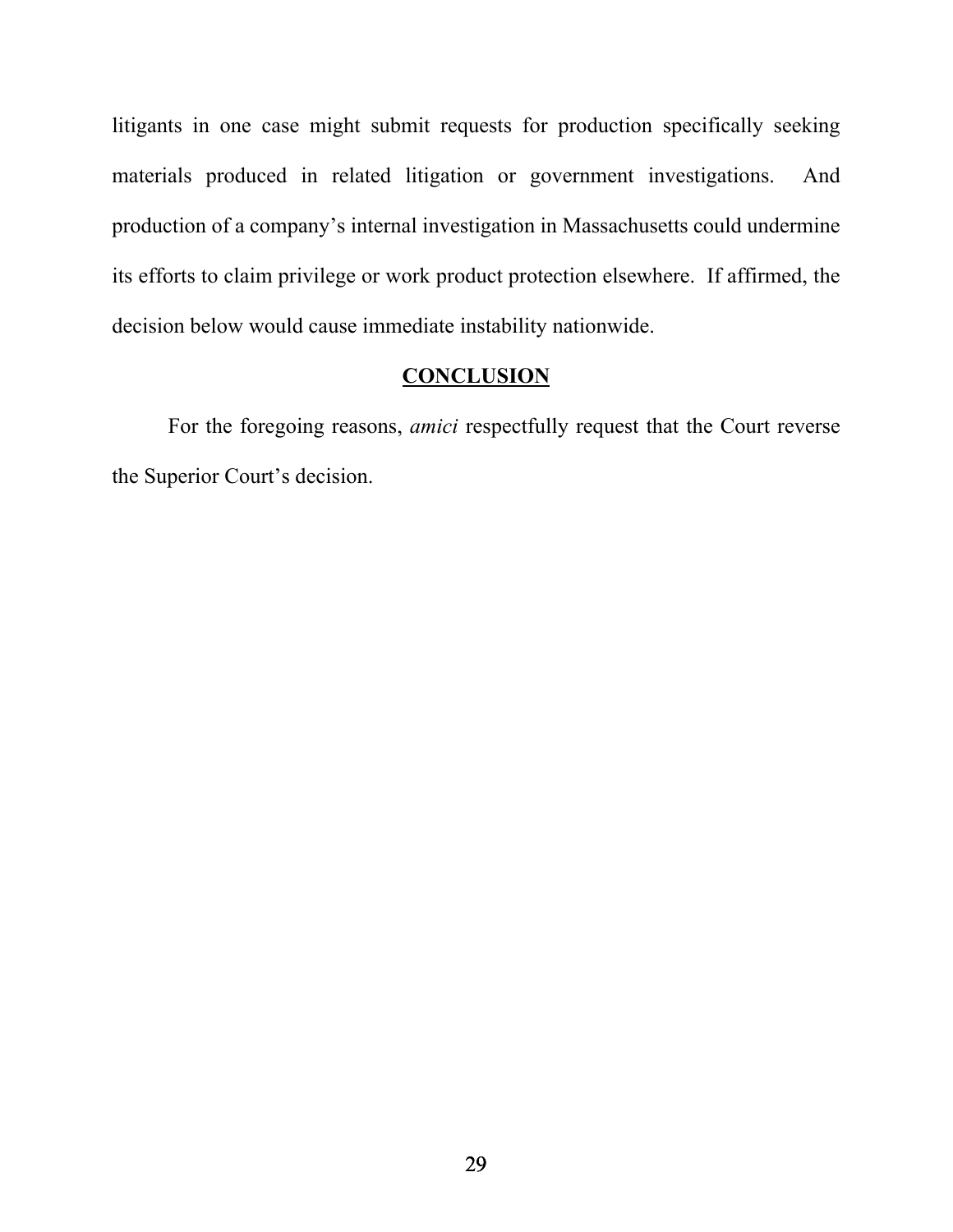Respectfully submitted,

/s/ Kevin P. Martin

 KEVIN P. MARTIN (BBO # 655222) WILLIAM E. EVANS (BBO# 706382) GOODWIN PROCTER LLP 100 Northern Avenue Boston, MA 02210 (617) 570-1000 kmartin@goodwinlaw.com wevans@goodwinlaw.com

STEVEN P. LEHOTSKY (BBO # 665908) U.S. CHAMBER LITIGATION CENTER 1615 H Street NW Washington, DC 20062 (202) 463-5337 slehotsky@USChamber.com

BEN ROBBINS (BBO #559918) MARTIN J. NEWHOUSE (BBO #544755) NEW ENGLAND LEGAL FOUNDATION 150 Lincoln Street Boston, MA 02111 (617) 695-3660 benrobbins@nelfonline.org martinnewhouse@nelfonline.org *Attorneys for* Amici Curiae *Chamber of Commerce of the United States of America and New England Legal Foundation*

November 13, 2020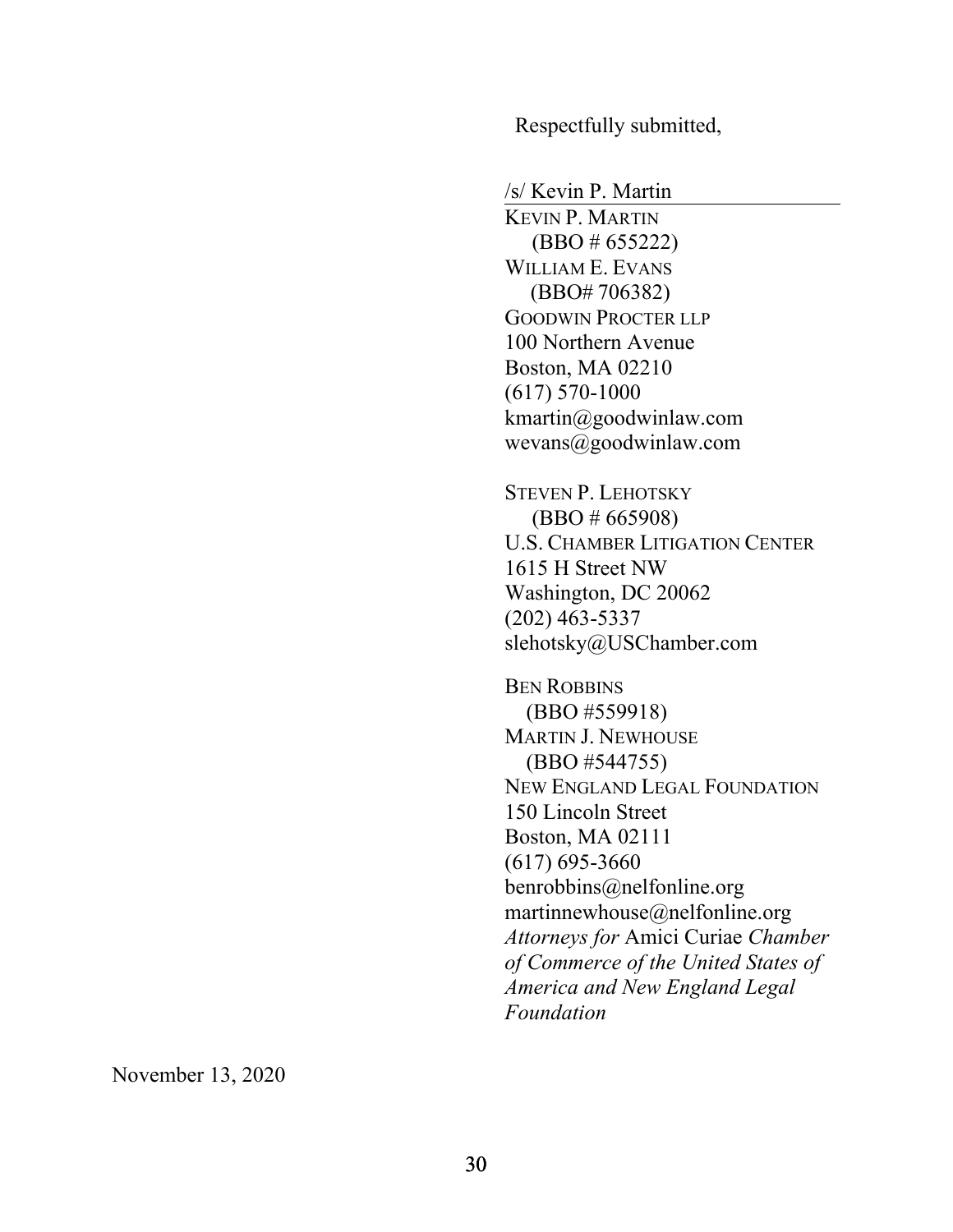### **CERTIFICATE OF COMPLIANCE**

 I, Kevin P. Martin, counsel for *Amici Curiae*, certify pursuant to Rule 17(c)(9) of the Massachusetts Rules of Appellate Procedure, that this brief complies with the rules of court that pertain to the filing of briefs, including but not limited to Mass. R. App. P. 17 and 20. This brief contains 5,073 words, excluding the parts of the brief exempted by Mass. R. App. P. 20(a)(2)(D). The brief has been prepared in a proportionally spaced typeface, 14-point Times New Roman font, using Microsoft Word 2010.

> */s/ Kevin P. Martin*  Kevin P. Martin